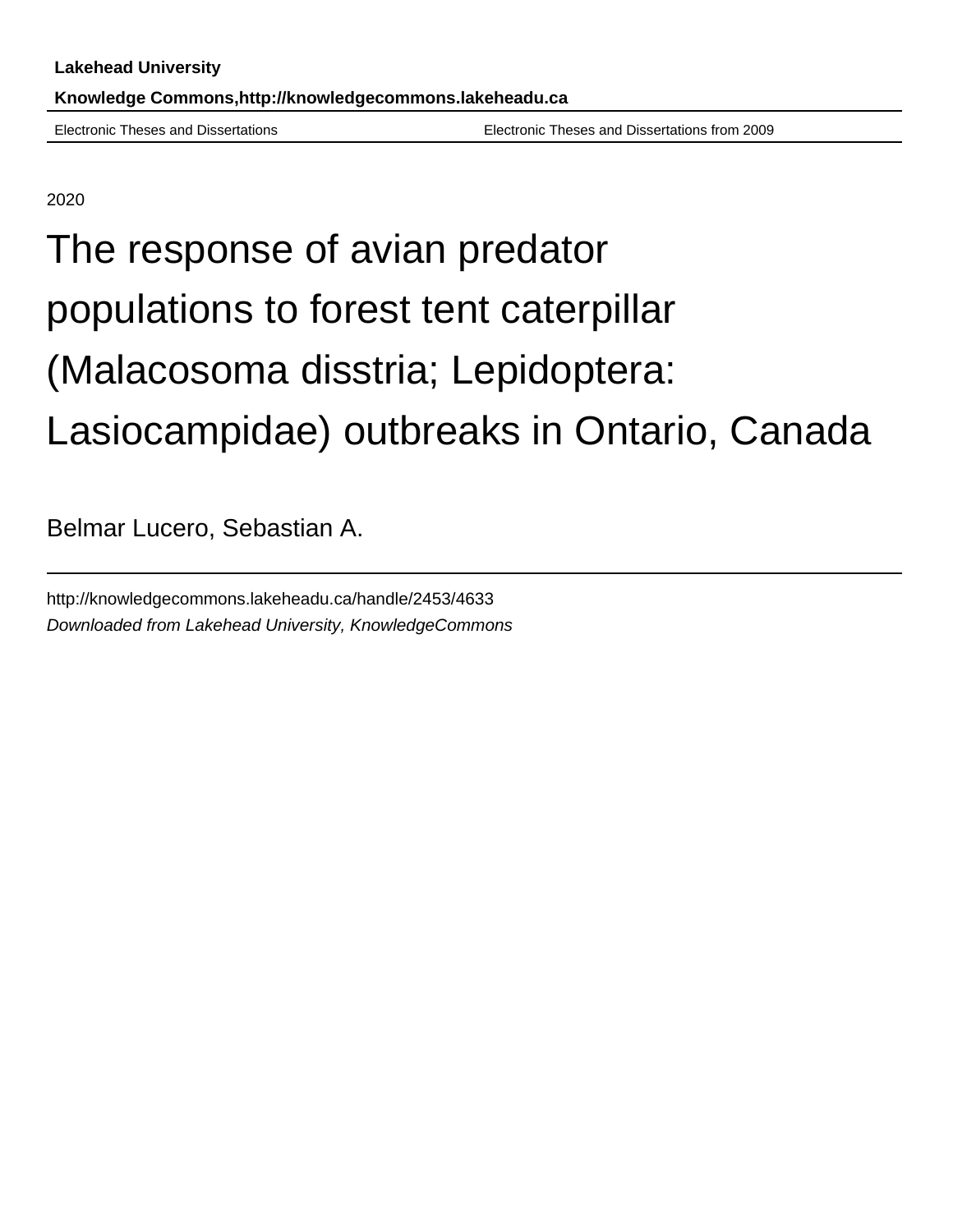### THE RESPONSE OF AVIAN PREDATOR POPULATIONS TO FOREST TENT CATERPILLAR (Malacosoma disstria; Lepidoptera: Lasiocampidae) OUTBREAKS IN ONTARIO, CANADA.

by

Sebastian A. Belmar Lucero

A Master's thesis presented in partial fulfillment of the requirements for the Degree of Master of Science in Forestry

> Faculty of Natural Resources Management Lakehead University

> > April 2020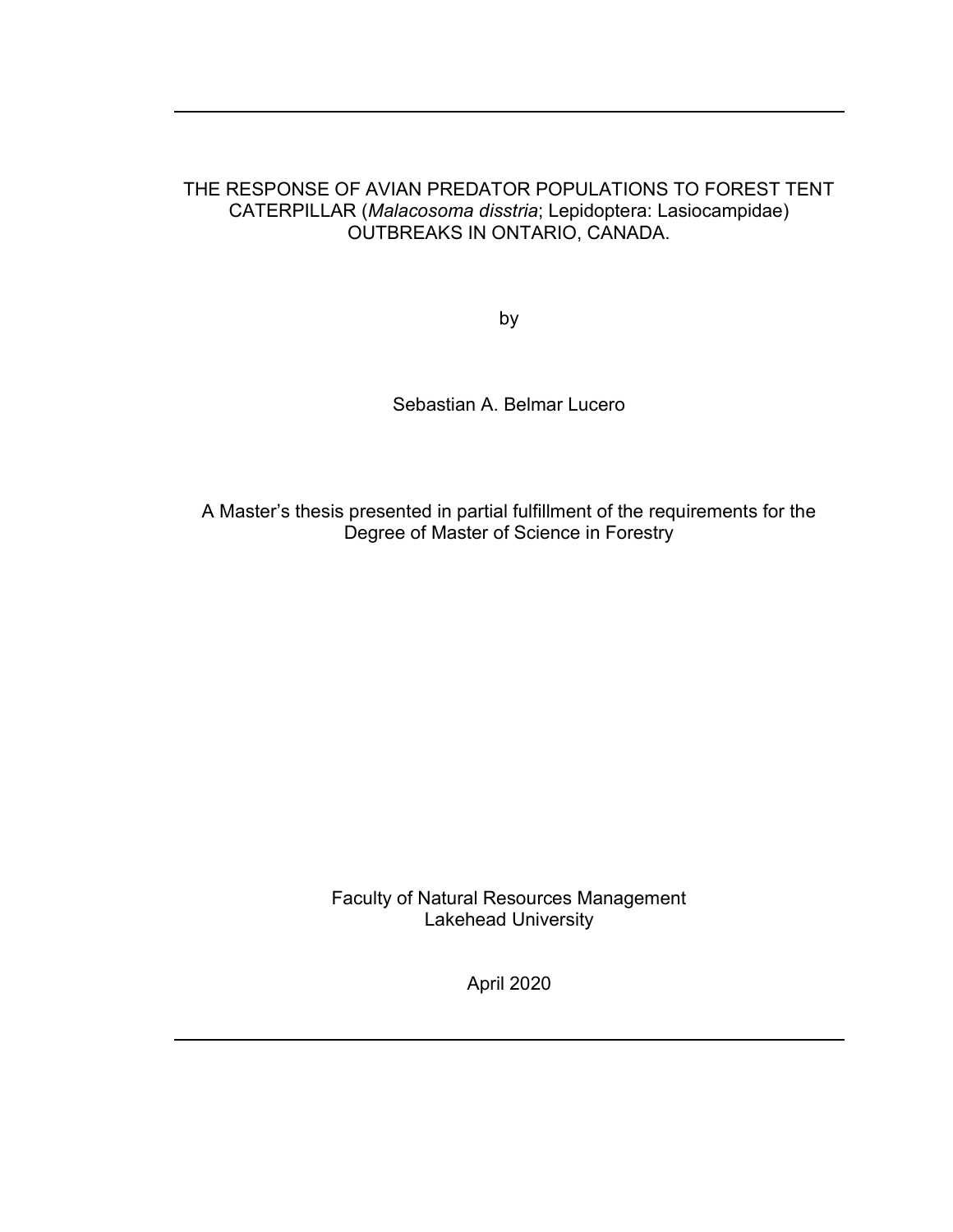Sebastian A. Belmar Lucero April 28, 2020 The Response of Avian Predator Populations to Forest Tent Caterpillar (Malacosoma disstria; Lepidoptera: Lasiocampidae) Outbreaks in Ontario, Canada. 44 pages

#### ABSTRACT

Outbreaks of insect defoliators have broad ecological effects on forested ecosystems because they can cause extensive mortality in host tree populations. They also represent peaks in the density of food for specialist and generalist predators, and some species of insectivorous birds show strong responses to outbreaks of defoliators. Using over 50 years of bird counts and defoliation data, I examined the response of four species with a range of foraging specializations to outbreaks of the forest tent caterpillar, a major defoliator of deciduous trees in eastern North America. The specialist blackbilled cuckoo (Coccyzus erythropthalmus) showed strong aggregative and numerical responses to the outbreaks of forest tent caterpillar at local and regional spatial scales, respectively. In contrast, species with a lower degree of foraging specialization, the least flycatcher (Empidonax minimus), the yellow warbler (Setophaga petechia), and the black-capped chickadee (Poecile atricapillus) showed weak or null aggregational and numerical responses to the outbreaks, suggesting that they forage opportunistically on forest tent caterpillars and that this does not result in increased reproductive output. The results of this study are consistent with the idea that only species with a high degree of foraging specialization can take advantage of a food resource that fluctuates in a predictable manner, and highlights the need to consider the predator-prey dynamics when managing population outbreaks of insect defoliators.

Keywords: Aggregative response, numerical response, defoliator outbreaks, forest tent caterpillar, specialist predators, generalist predators.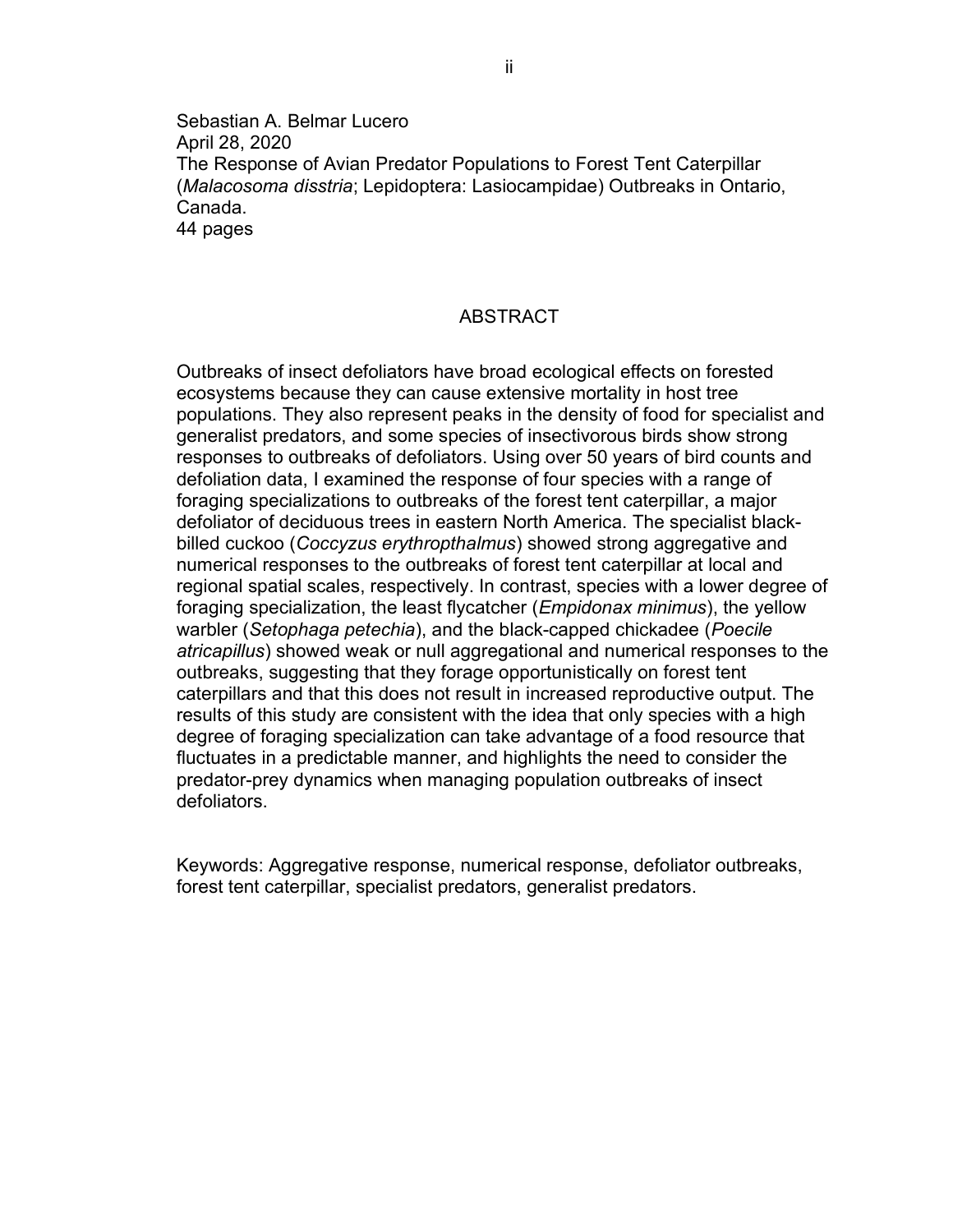# TABLE OF CONTENTS

| . 24 |  |
|------|--|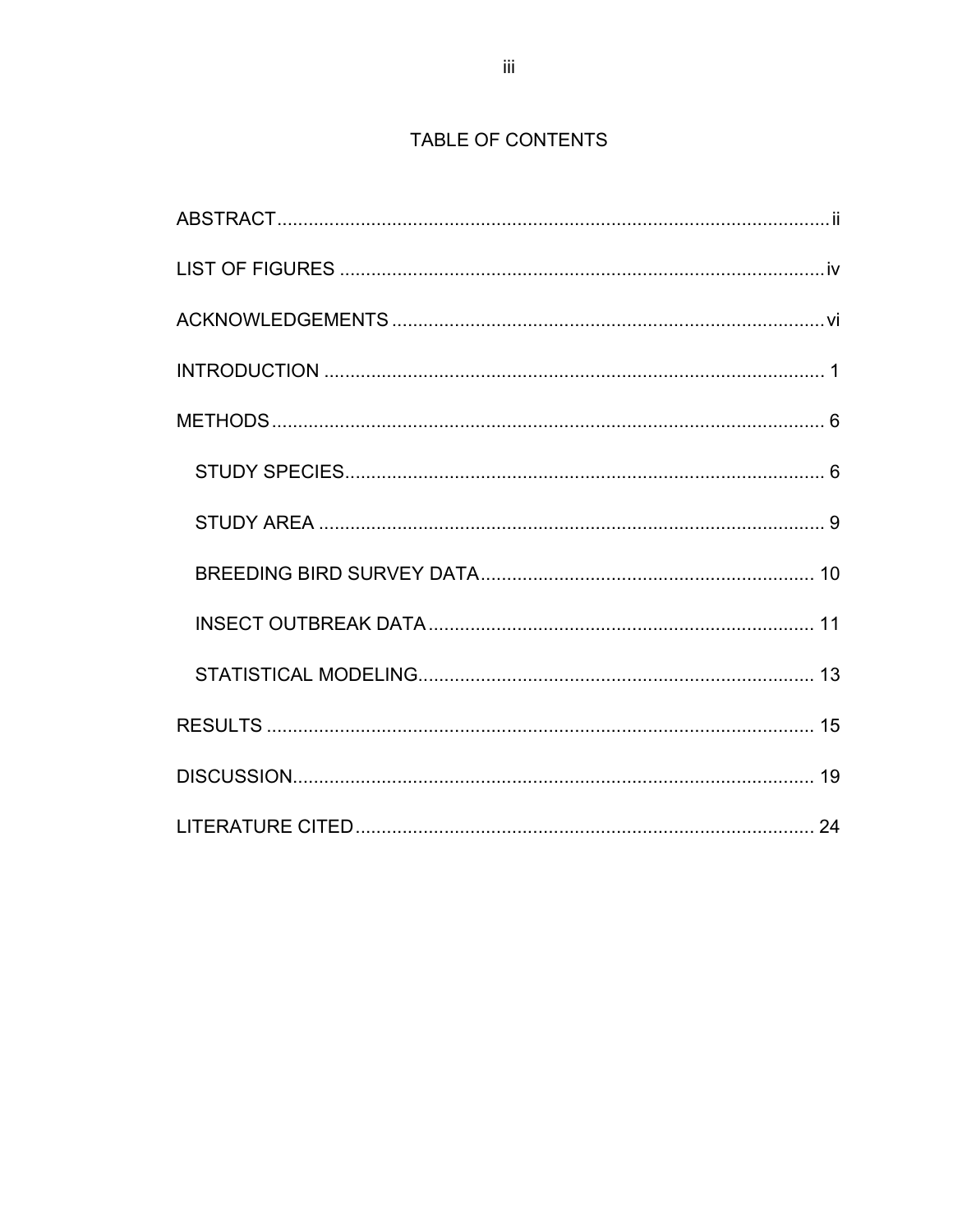## LIST OF FIGURES

| Figure 1. Temporal patterns of the extent of spruce budworm (1941 – 2018) and        |
|--------------------------------------------------------------------------------------|
| forest tent caterpillar (1948 - 2018) outbreaks in Ontario, Canada, based on         |
| defoliation data obtained from Natural Resources Canada. Until the early 2000s,      |
| outbreaks of forest tent caterpillar showed a remarkable regularity, unlike spruce   |
|                                                                                      |
| Figure 2. Map of Ontario, Canada, showing the extent of forest tent caterpillar      |
| outbreaks in bird conservation regions (BCRs) 8 and 12. The colour gradient          |
| showing extent corresponds to the cumulative number of years of moderate to          |
|                                                                                      |
| Figure 3. Distribution of breeding bird survey routes in the Boreal region (BCR 8)   |
| and Hardwood Transition region (BCR12) in Ontario. Routes outside the                |
| boundaries of the regions (i.e. north and south of the delineated areas) were        |
|                                                                                      |
| Figure 4. Median responses to forest tent caterpillar defoliation at the local scale |
| in the Boreal region. Bars represent 95% credible intervals around Bayesian          |
|                                                                                      |
| Figure 5. Median responses to forest tent caterpillar defoliation at the local scale |
| in the Hardwood Transition region. Bars represent 95% credible intervals around      |
|                                                                                      |
| Figure 6. Median responses to forest tent caterpillar defoliation at the regional    |
| scale in the Boreal region. Bars represent 95% credible intervals around             |
|                                                                                      |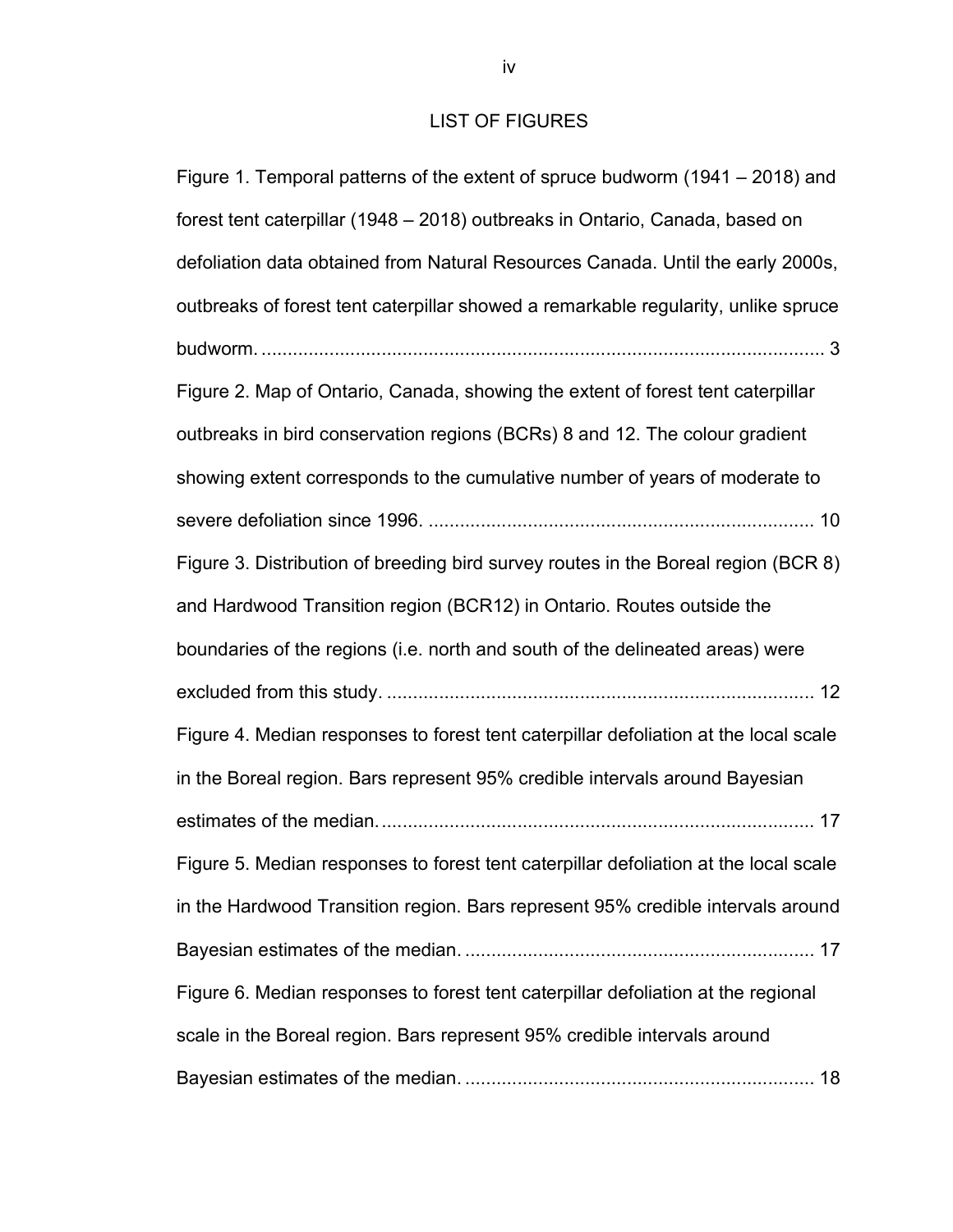| Figure 7. Median responses to forest tent caterpillar defoliation at the regional |  |
|-----------------------------------------------------------------------------------|--|
| scale in the Hardwood Transition region. Bars represent 95% credible intervals    |  |
|                                                                                   |  |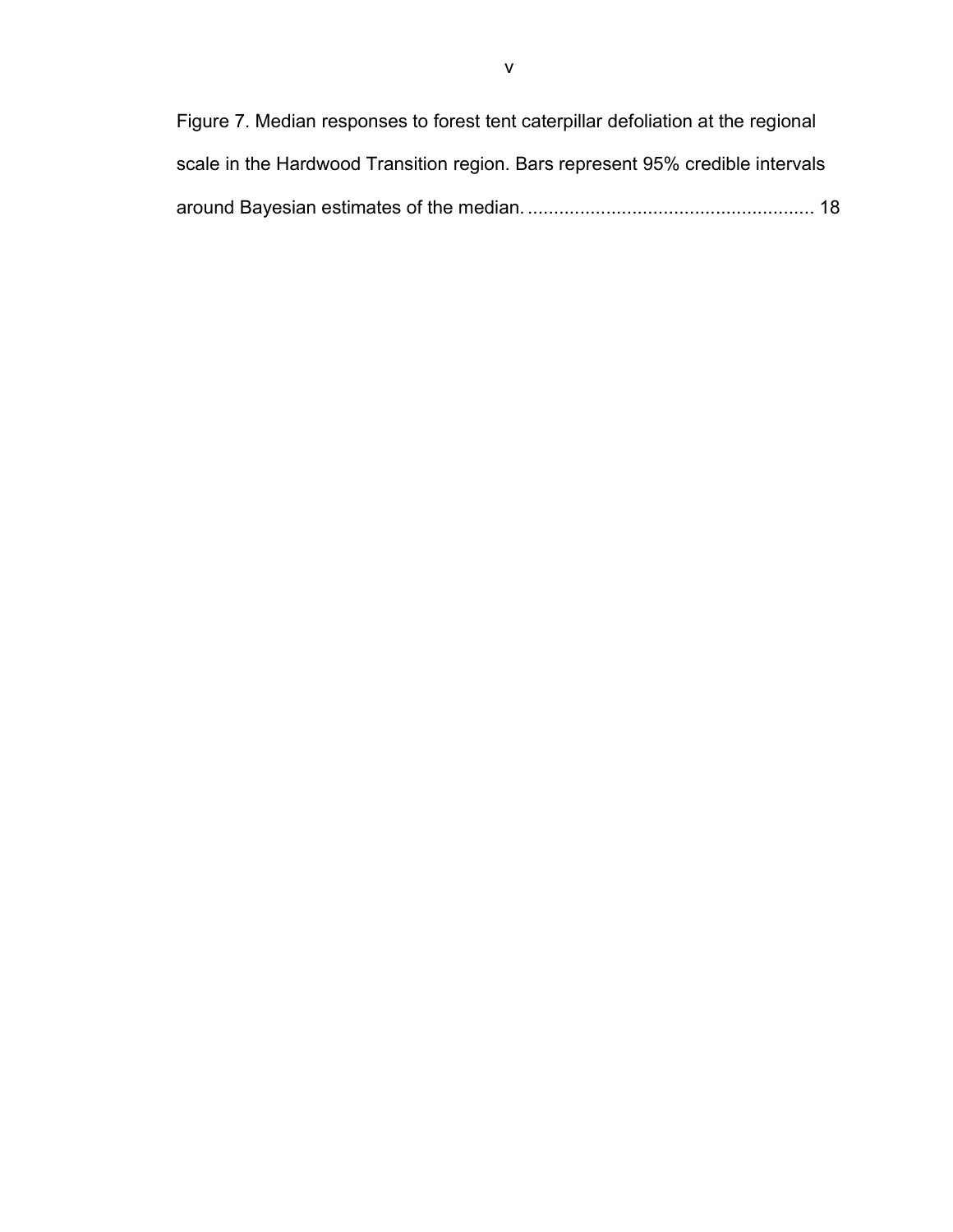#### ACKNOWLEDGEMENTS

I would like to thank Natural Resources Canada and the North American Breeding Bird survey and all its volunteers for contributing the essential data to complete this project. I would also like to acknowledge the kind support from Adam C. Smith, who shared the necessary scripts to implement the hierarchical models for the analysis of the data.

I would like to recognize the support and contribution of the members of my thesis committee, Dr. Don Henne and Dr. Douglas Morris, whose insightful comments helped me find a direction for my research and improve the quality of this thesis.

I would like to acknowledge the support and contributions of my supervisor, Dr. Brian McLaren, whose guidance was essential for the completion of this work.

I would like to thank my parents, Maria Gabriela and Victor, my siblings, nephew and nieces, for all their love and support, as well as that of my parents-in-law, Dave and Arlene.

More than anything, I would like to thank the continuous support of my wife, Dr. Ashley Thomson, without whom none of this work would have been possible. Her unconditional love and support, along with that from our beautiful family, are the light of my life.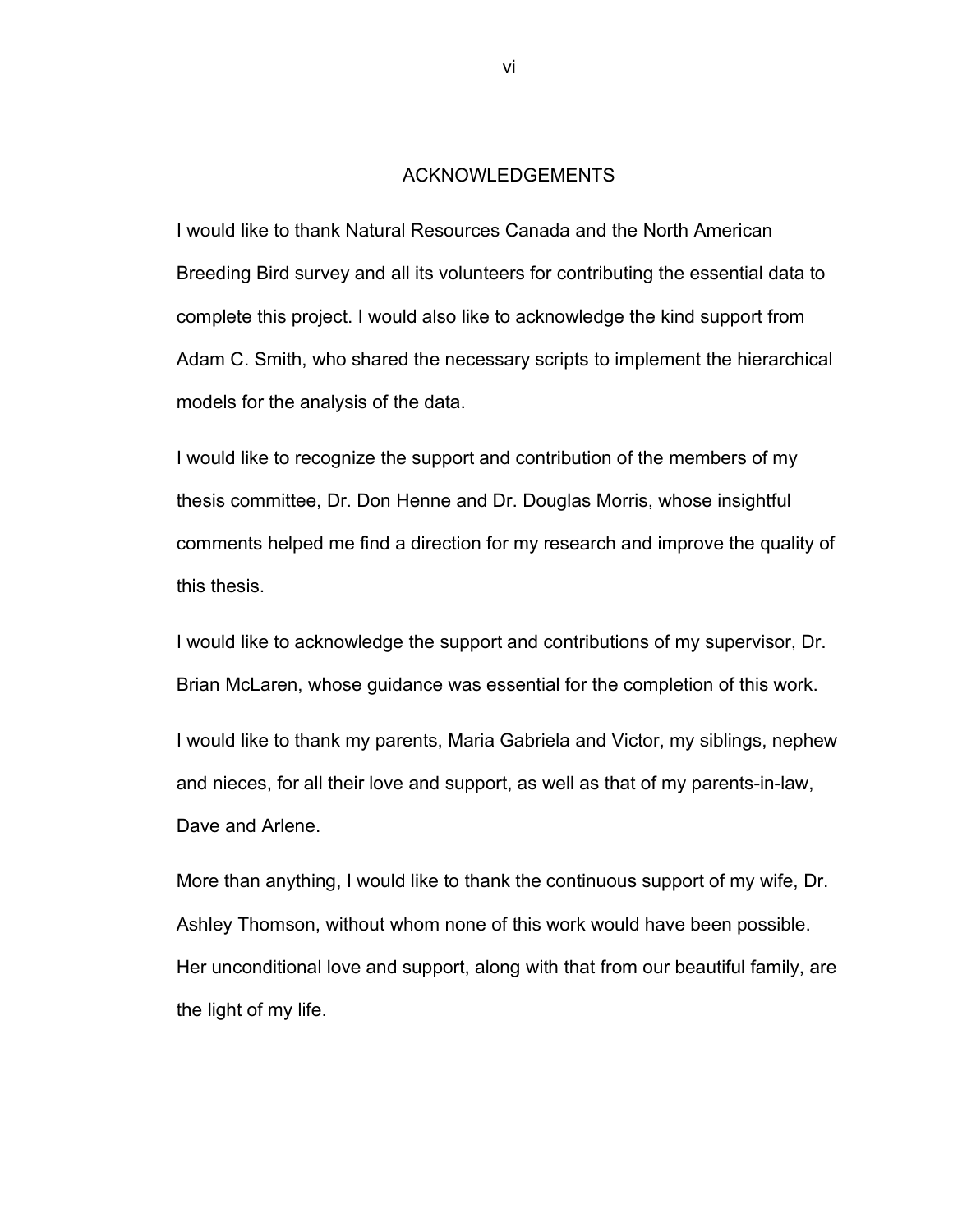#### **INTRODUCTION**

In contrast to abiotic disturbances in forest ecosystems, forest insect defoliator outbreaks result in ecological effects that are synchronized over large areas; they are periodic and selective, unlike those caused by fire, windstorms or flooding (Cooke et al. 2007). In Canada, outbreaks of at least 106 species of Lepidoptera, Hymenoptera, and Coleoptera not only cause widespread damage to their host tree species, but also represent a pulse in the availability of food for insectivorous birds (Johns et al. 2016). For example, outbreaks of spruce budworm (Choristoneura fumiferana; Zach and Falls 1975, Patten and Burger 1998, Venier and Holmes 2010, Drever et al. 2018), gypsy moth (Lymantria dispar; Gale et al. 2001, Koenig et al. 2011), and mountain pine beetle (Dendroctonus ponderosae; Drever et al. 2009, Edworthy et al. 2011, Cockle and Martin 2015) are followed by increases in some of their avian predators.

Predators respond to changes in the density of their prey with processes operating at both individual and population levels. The first is the functional response, described by Holling's disc equation as the change in rates at which an individual predator captures, consumes and digests its prey, as a function of prey density (Solomon 1949, Holling 1959, Hassel 1978, Holt and Kimbrell 2007). The second is a numerical response normally described by changes in reproduction and mortality at the population level, modelled as the shape of the curve of increasing density of predators with increases in its prey's density (Solomon 1949, Holling 1959, Turchin 2003). For predators that reproduce once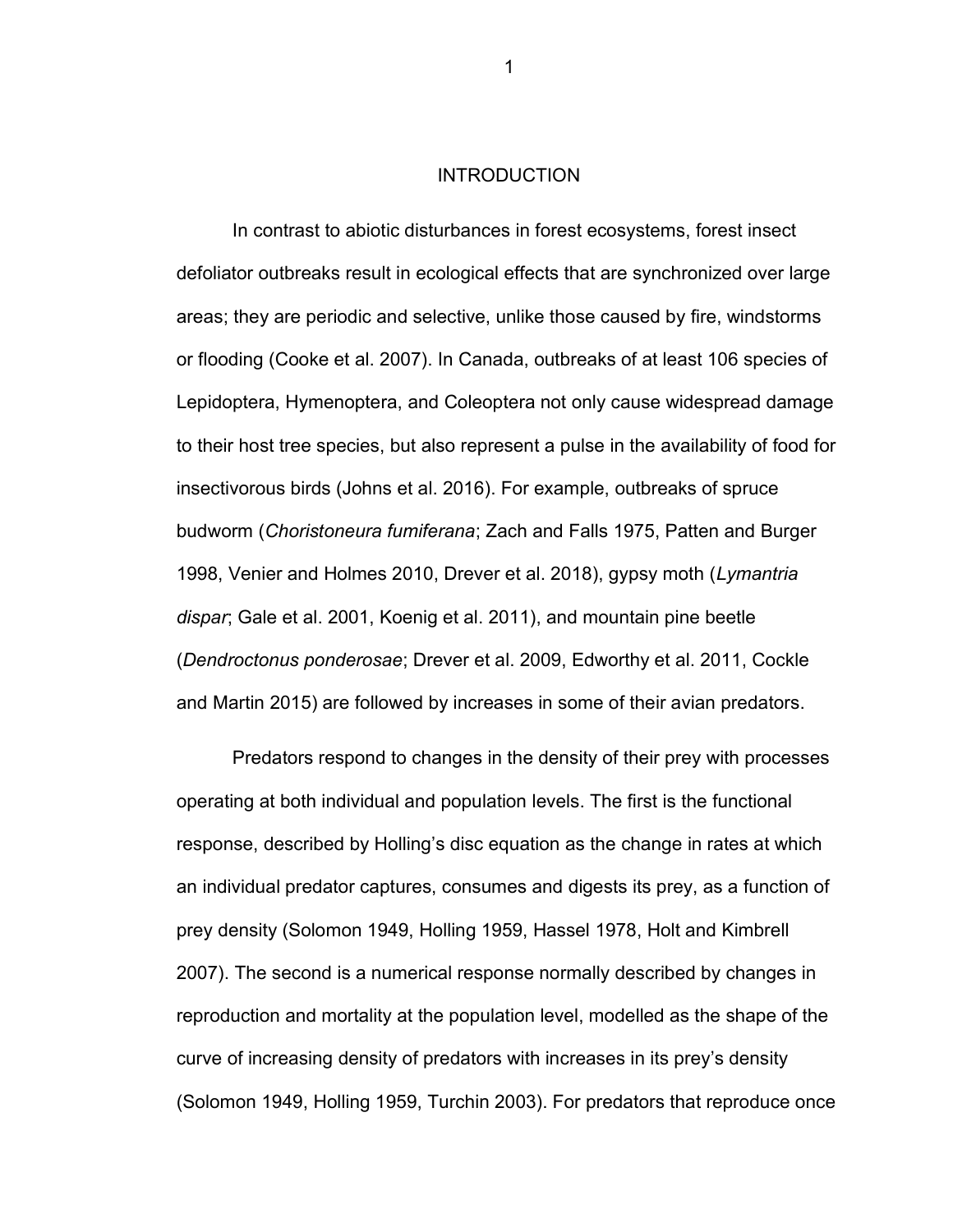yearly, an increase in prey density may occur after the breeding period, and the numerical response will also be temporally lagged. The third is an aggregative response should individual predators respond to increases in prey density by moving to areas where their prey is more abundant, resulting in local increases in their density. It is a spatially explicit process not usually considered in predator-prey theory and treated by many authors as part of the numerical response (Turchin 2003). However, unlike the numerical response, aggregation of predators occurs at a fast time scale and does not involve changes to birth and death rates. Together, these three responses link foraging decisions to the dynamic of predator populations in response to changes in prey density.

At least 60 species of birds forage on the forest tent caterpillar (Malacosoma disstria), a major defoliator of deciduous trees in eastern North America (Witter and Kulman 1972). Periodic outbreaks of the forest tent caterpillar occur every 9 to 14 years in Quebec (Cooke and Lorenzetti 2006), and every  $13.0 \pm 0.95$  years in Ontario (Fleming et al. 2000). Peaks in defoliation between 1947 and 2018 are on the order of tens of millions of hectares, a magnitude comparable to that of spruce budworm outbreaks, the main insect defoliator of coniferous trees in eastern North America. However, unlike the spruce budworm, outbreaks of the forest tent caterpillar in Ontario are remarkably regular in their periodicity and this makes them suitable to test hypothesis about the strong specialization of their predators (Figure 1). Defoliation by forest tent caterpillar begins in spring when larvae emerge from their eggs to feed on the foliage of poplars (Populus spp.), birches (Betula spp.),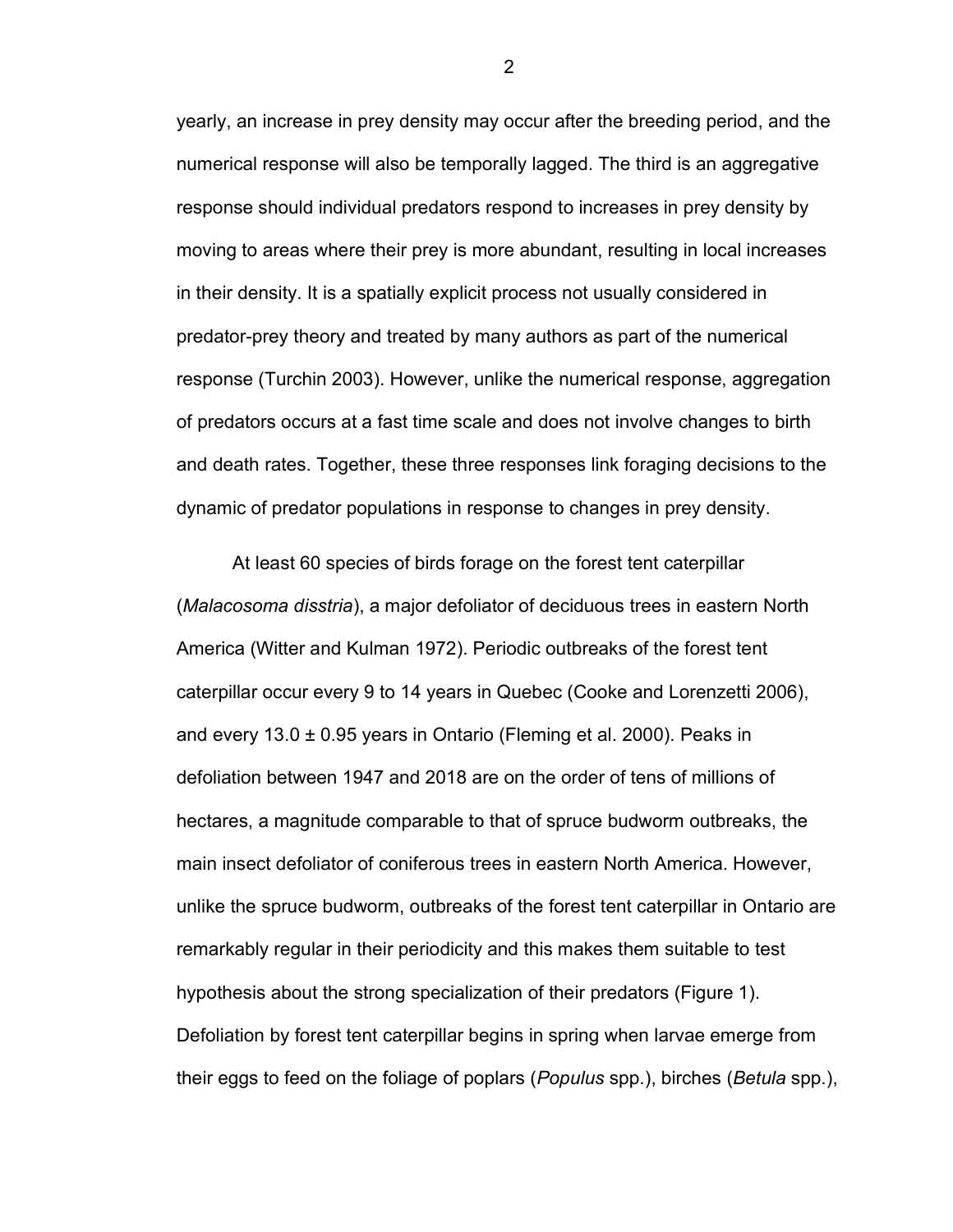

Figure 1. Temporal patterns of the extent of spruce budworm (1941 – 2018) and forest tent caterpillar (1948 – 2018) outbreaks in Ontario, Canada, based on defoliation data obtained from Natural Resources Canada. Until the early 2000s, outbreaks of forest tent caterpillar showed a remarkable regularity, unlike spruce budworm.

maples (Acer spp.), oaks (Quercus spp.) and other hardwoods. In laboratory conditions,larvae feed and undergo 5 – 8 instars over 4 to 7 weeks, before wandering to seek pupation sites (Schowalter 2017). Repeated defoliation can lead to reduced tree growth and cause dieback in twigs, branches, roots and stems, as the photosynthetic capacity of a tree is reduced (Kulman 1971; Cooke et al. 2007). Increased tree mortality follows consecutive years of defoliation in trembling aspen (Populus tremuloides) and balsam poplar (P. balsamifera; Ghent 1958, Churchill et al. 1964, Candau et al. 2002, Man and Rice 2010), and allows the release of coniferous trees from the understory of mixedwood stands (Fitzgerald 1995, Chen and Popadiuk 2002). Thus, forest tent caterpillar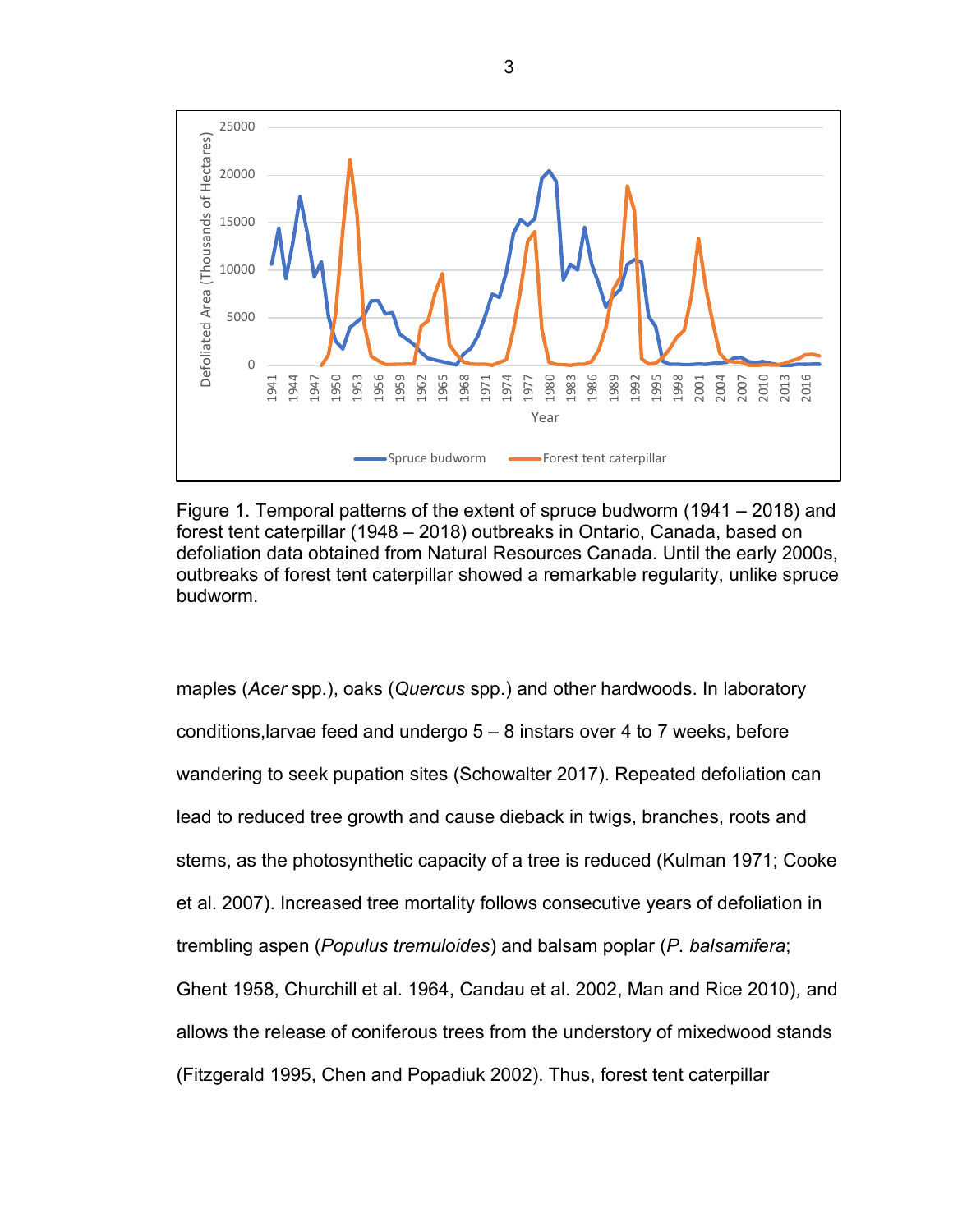outbreaks can influence its predators both directly by increasing the availability of a food resource and indirectly by changing the structure and composition of forested ecosystems.

The strength of the aggregative and numerical responses of insectivorous birds to outbreaks of forest tent caterpillar can be influenced by their physiology, the availability of alternate prey, and the defense mechanisms of the forest tent caterpillar (Buckner 1966). Forest birds consume more than 300 million metric tons of insects, representing 70% of their total consumption per year globally (Nyffeler et al. 2018). Thus, insectivorous birds have the physiological potential to respond strongly to insect outbreaks, especially during the breeding season when energy demands are the highest. However, if the species has a generalist diet, their aggregative and numerical responses to the outbreaks may be dampened by the presence of alternate prey, if the birds choose to forage on the latter (Buckner 1966). This means that increases in the abundance of alternate prey can reduce the numerical response and the impact of generalist insectivorous birds on the outbreak species. In contrast, the response of specialist bird species may not be limited by the availability of alternate prey.

The larvae of Lepidoptera have several mechanisms to defend themselves from predators, including the presence of urticant hairs, warning colorations, and "jerking" behaviors that persuade predators to avoid their consumption (Greeney et al. 2012). The body of forest tent caterpillars is hirsute and, contrary to palatable species of Lepidoptera, forest tent caterpillars spend most of their time on the dorsal surfaces of leaves, petioles and branches, often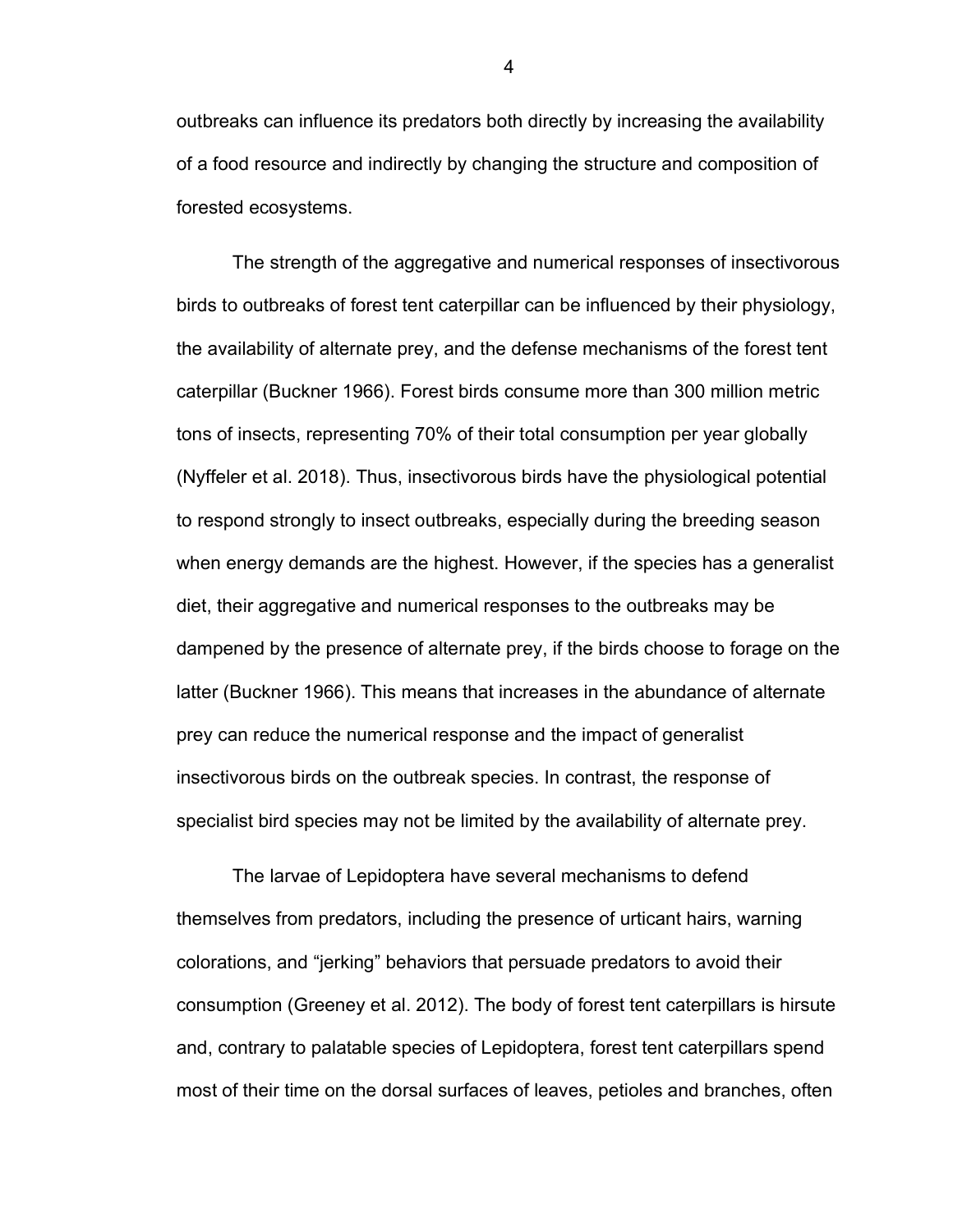exposed to direct sunlight (Heinrich 1979). Hairy caterpillars like the forest tent caterpillar are thus less attractive to insectivorous birds than glabrous caterpillars, and birds choose the latter when both types of prey are available (Whelan et al. 1989). However, some birds have evolved morphological, behavioral, or physiological adaptations to consume hairy caterpillars and may be able to take advantage of the food pulses during their outbreaks.

Foraging theory predicts that temporal variation in resource availability favours dietary generalization within habitats (Stephens and Krebs 1986, Ruel and Ayres 1999, Holt and Krimbell 2007). However, if resources fluctuate in a predictable manner, as defoliators with periodic outbreaks do, then selection should favour the evolution of adaptations that promote dietary specialization and allow foragers to respond to pulsed resources (Holt and Krimbell 2007). Adaptations to foraging on hairy caterpillars range from low to a high degree of specialization. Some forest passerines, such as the black-capped chickadee (Poecile atricapillus), show a low level of specialization, and switch to foraging on non-urticating stages of the forest tent caterpillar, i.e., moths, eggs and earlyinstar larvae (Barbaro and Battisti 2011). Species with moderate degrees of specialization include the least flycatcher (*Empidonax minimus*) and the yellow warbler (Setophaga petechia), which crush forest tent caterpillars to expose and eat their viscera, and discard the integuments. Finally, the highest degree of specialization is shown by species of cuckoos, such as the black-billed cuckoo (Coccyzus erythropthalmus), which possess a soft gizzard wall structure that allow them to regurgitate the consumed hair and setae (Meise and Schifter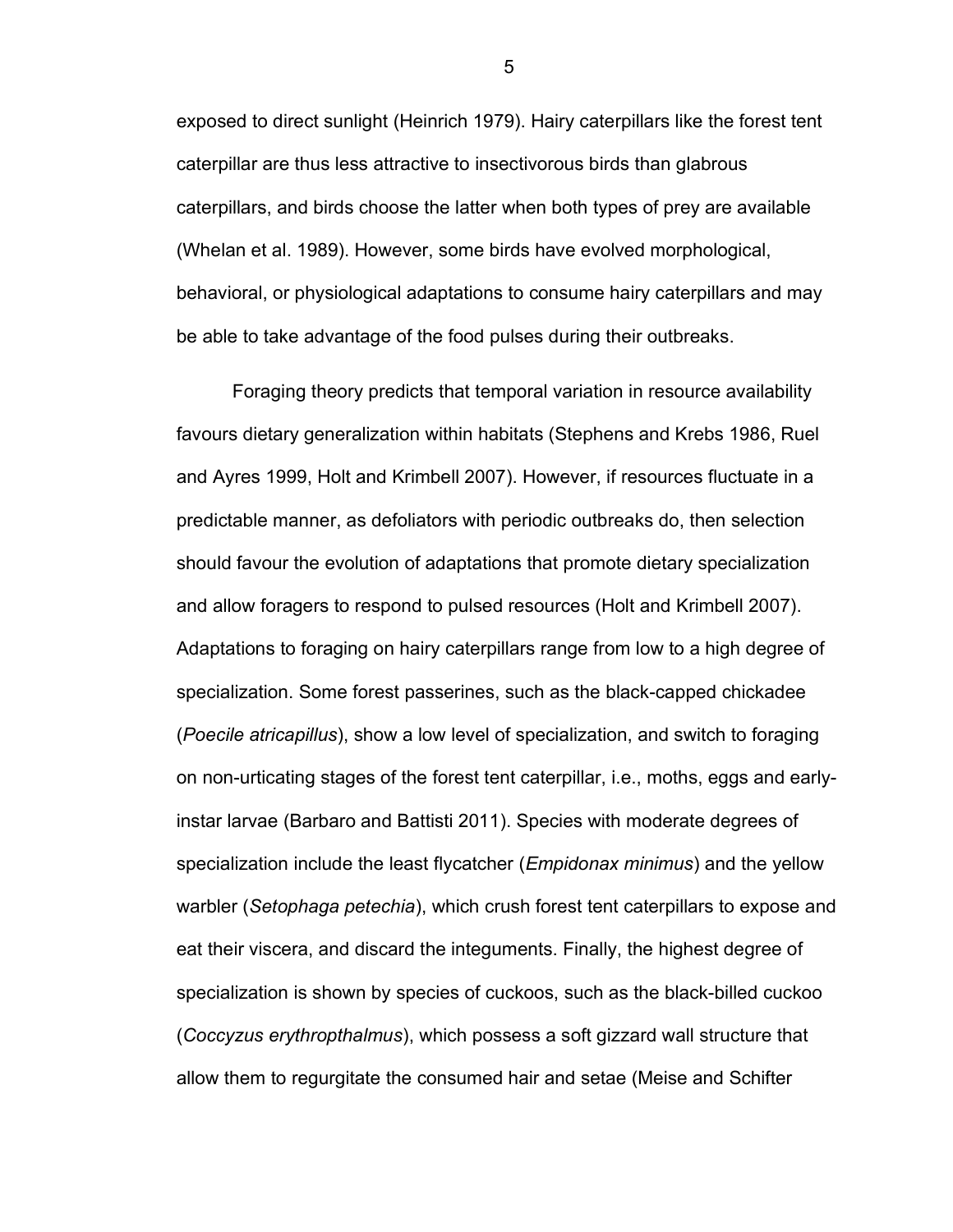1972, Gill 1980, Payne 1997). Here, I compare the aggregational and numerical responses of the black-capped chickadee, least flycatcher, yellow warbler, and black-billed cuckoo to test the hypothesis that the strength of their responses is related to their degree of foraging specialization. To test this hypothesis, I use long-term forest tent caterpillar defoliation and bird count data for two ecologically distinct Bird Conservation Regions in Ontario, Canada, that cover the geographic extent of forest tent caterpillar outbreaks in Ontario.

#### **METHODS**

#### STUDY SPECIES

 The black-billed cuckoo is a notorious consumer of outbreak species, including the eastern tent caterpillar (Malacosoma americanum), fall webworm (Hyphantria cunea), and larvae of the gypsy moth (Lymantria dispar; Hughes 2020). In eastern Canada and the northeastern U.S., the black-billed cuckoo is usually found in edges and clearings of young deciduous and mixed deciduousconiferous woods, abandoned farmland with trembling aspen, other poplars, and birches. Black-billed cuckoos have a high degree of specialization in the consumption of hairy caterpillars, and have developed behavioral and morphological adaptations to allow their consumption. For instance, black-billed cuckoos shake and hammer caterpillars on branches before swallowing them, crushing them to consume only their guts (Forbush 1907). If the black-billed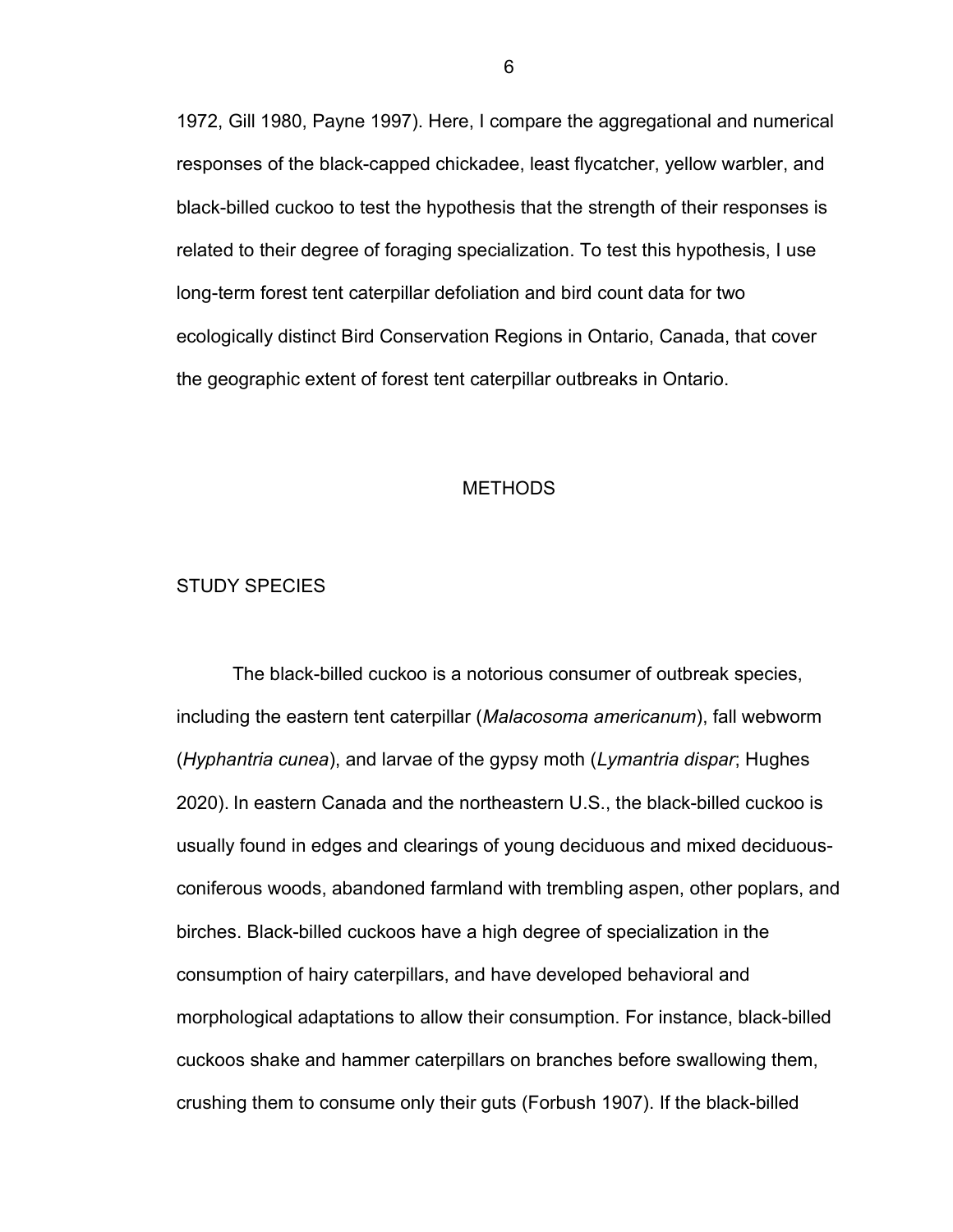cuckoo swallows whole caterpillars, their hairs and spines pierce the gizzard lining and remain there until the whole lining is regurgitated (Beal 1897, McAtee 1917). This highly specialized adaptation suggests that black-billed cuckoos may show strong aggregative responses to outbreaks. In addition, because the onset of nesting in the black-billed cuckoo may be synchronized with insect outbreaks, and localized food abundance has been linked to numerical responses (Hughes 2020), they may also show strong numerical responses to outbreaks of forest tent caterpillar.

The least flycatcher and the yellow warbler are predators of the forest tent caterpillar with a moderate degree of specialization (Barbaro and Battisti 2011). The least flycatcher is one of the smallest species of *Empidonax* and it breeds in deciduous and mixed forests in most of eastern, central and western Canada, and the northern United States (Tarof and Briskie, 2020). In summer, it feeds almost exclusively on arthropods (Tarof and Ratcliffe 2004), and larvae of Lepidoptera make up a large proportion of the food delivered to the nestlings (Darveau et al. 1993). The yellow warbler is found throughout most of North America in wet, deciduous thickets (Lowther et al. 2020). The diet composition of yellow warblers during the breeding season is variable and they forage on prey items in proportion to their abundance (Busby and Sealy 1979). Least flycatchers and yellow warblers use a foraging adaptation to consume hairy Malacosoma caterpillars, by which they bang large caterpillars on branches to rupture them, eating their viscera and discarding the head and integuments (McAtee 1926, Grant 1959, Root, 1966, Parry et al. 1997). Least flycatchers and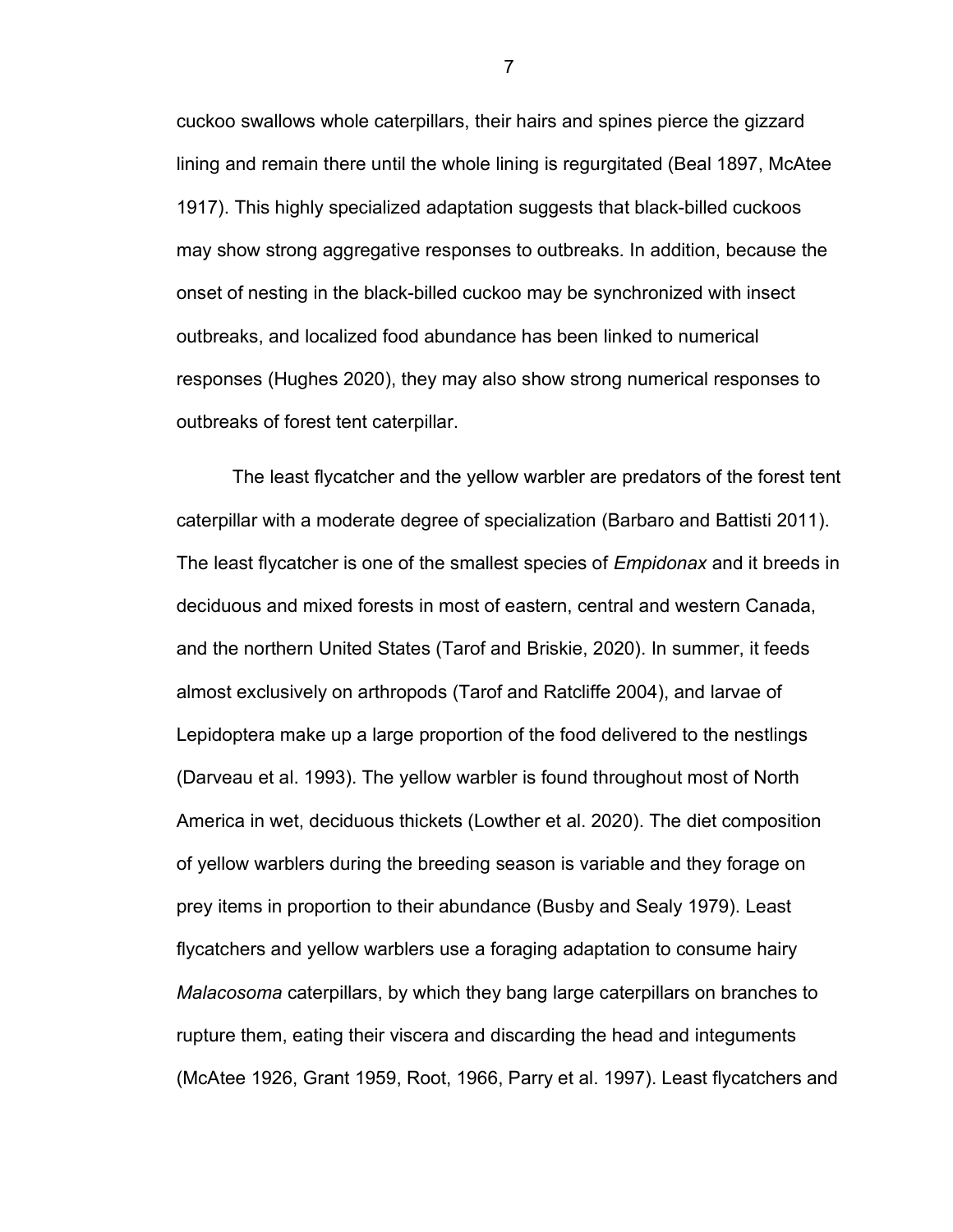yellow warblers are expected to respond to forest tent caterpillar outbreaks with moderate aggregations and weak or no numerical responses.

The black-capped chickadee is a generalist predator with a low degree of foraging specialization (Barbaro and Battisti 2011). It is a non-migratory species that occurs in much of Canada and the northern U.S. (Foote et al. 2020). As a habitat generalist, it occupies deciduous and mixed woodlands, urban parks and disturbed areas. During the breeding season, caterpillars are a major component of the diet of black-capped chickadees (Heinrich and Coliins 1983), especially early instar larvae of gypsy moth and eastern tent caterpillars (Pelech and Hannon 1995). But, the low degree of specialization, suggests that blackcapped chickadees may only show weak to moderate aggregative responses to outbreaks of forest tent caterpillar. On the other hand, the reproductive success or black-capped chickadees may not be positively influenced by outbreaks of eastern tent caterpillar and, on the contrary, it has been proposed that heavy defoliation may be associated with breeding failure (Pelech and Hannon 1995). The interaction between the positive effect of a food pulse and the negative influence of heavy defoliation in the breeding success suggests that the numerical response of black-capped chickadees to outbreaks of forest tent caterpillar is weak and variable.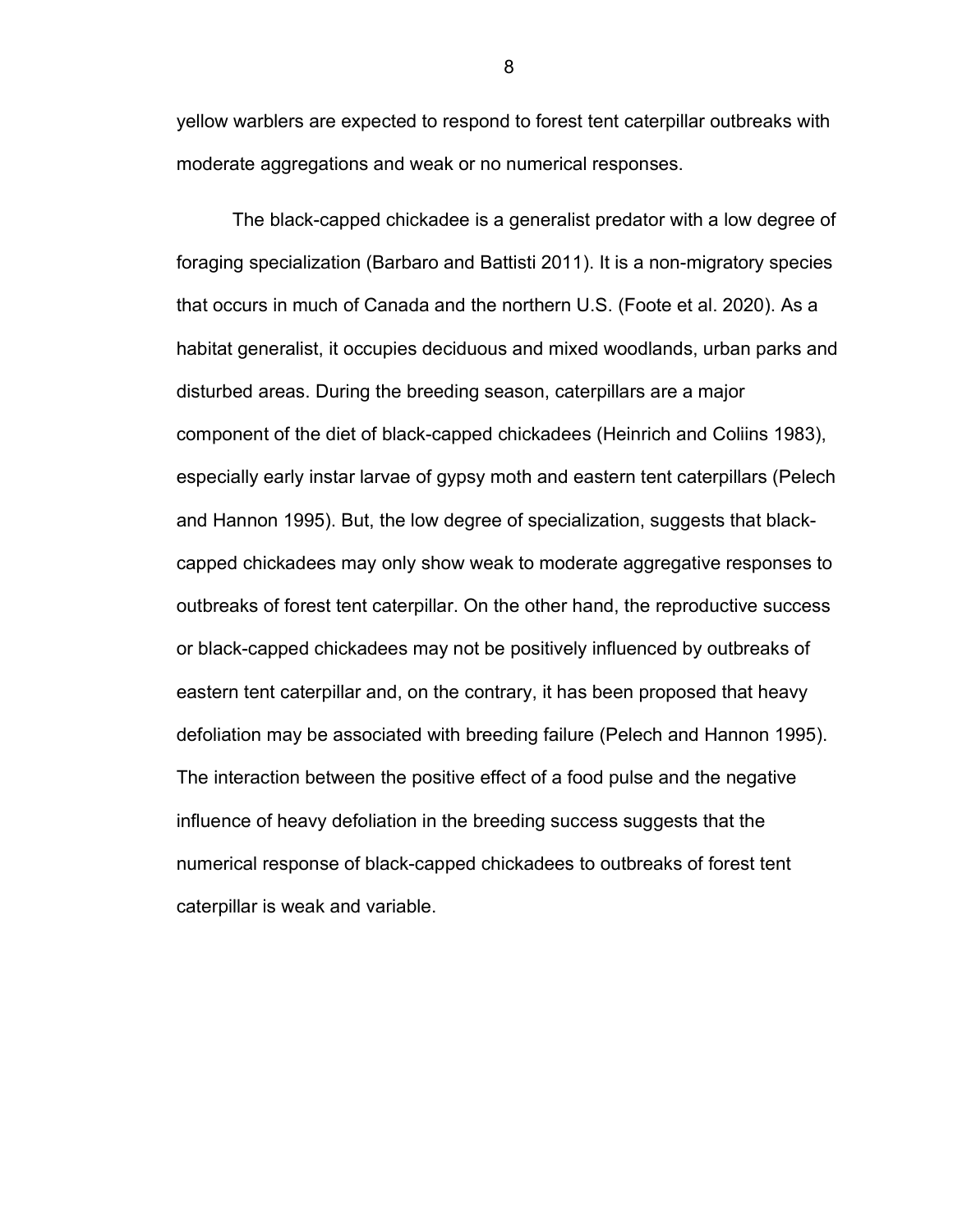#### STUDY AREA

This study is spatially structured to match data from the North American Breeding Bird Survey, following Smith et al. (2014). The study area is divided into Bird Conservation Regions (BCRs) 8 and 12, within the province of Ontario, Canada, where reporting of the forest tent caterpillar was consistent over xxx years (Figure reference if you do put it back). BCRs 8 and 10 also represent most of the area affected by forest tent caterpillar outbreaks in Ontario (Figure 2). The Boreal Softwood Shield region (BCR 8, hereafter Boreal region) spans northern Ontario, between the north shore of Lake Superior and the Hudson Bay Lowlands, covering nearly 490,000 km<sup>2</sup> (Environment Canada 2014a). The Boreal Hardwood Transition region (BCR 12, hereafter Hardwood Transition region) is separated into two disjunct areas east and west of the north shore of Lake Superior, covering a total area of 170,000 km<sup>2</sup> (Environment Canada 2014b). There is a large contrast in the vegetation of the two regions. The Boreal region is dominated by coniferous forest (41%), with mixed (~18%) and deciduous forest occupying minor proportions (~5%), and the Hardwood Transition region is dominated by mixed forest (45%) with smaller proportions of deciduous and coniferous forest (~15%). The remaining portions of each region include shrub and early successional forest, wetlands, waterbodies, cultivated land, and urban areas.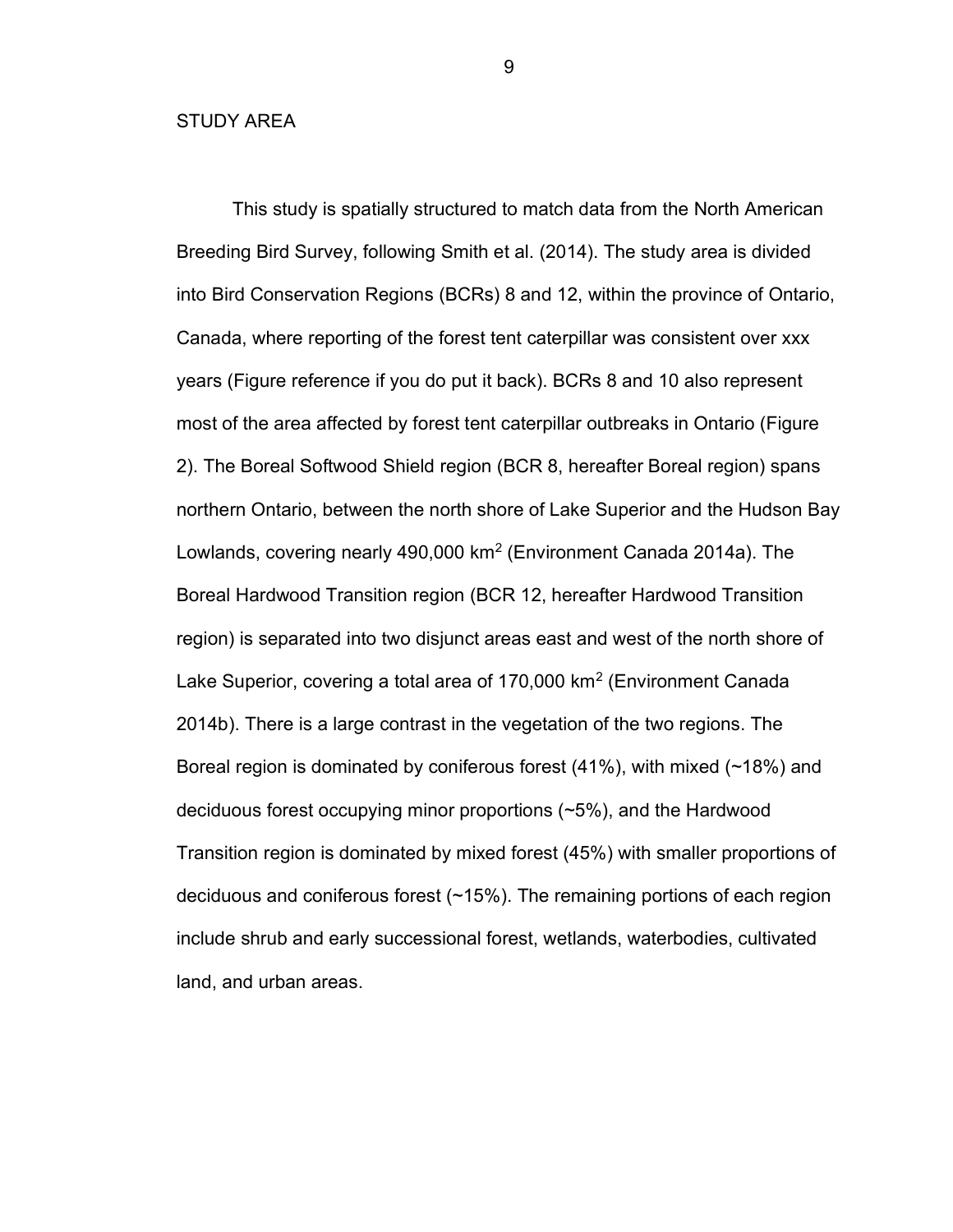

Figure 2. Map of Ontario, Canada, showing the extent of forest tent caterpillar outbreaks in bird conservation regions (BCRs) 8 and 12. The colour gradient showing extent corresponds to the cumulative number of years of moderate to severe defoliation since 1996.

BREEDING BIRD SURVEY DATA

I obtained bird count data from the North American Breeding Bird Survey

(BBS; ftp://ftpext.usgs.gov/pub/er/md/laurel/BBS/DataFiles/), a volunteer-based

survey that has been conducted annually since 1966. During surveys, observers

count the songs or sightings of birds at 50 point stops along a fixed-length route.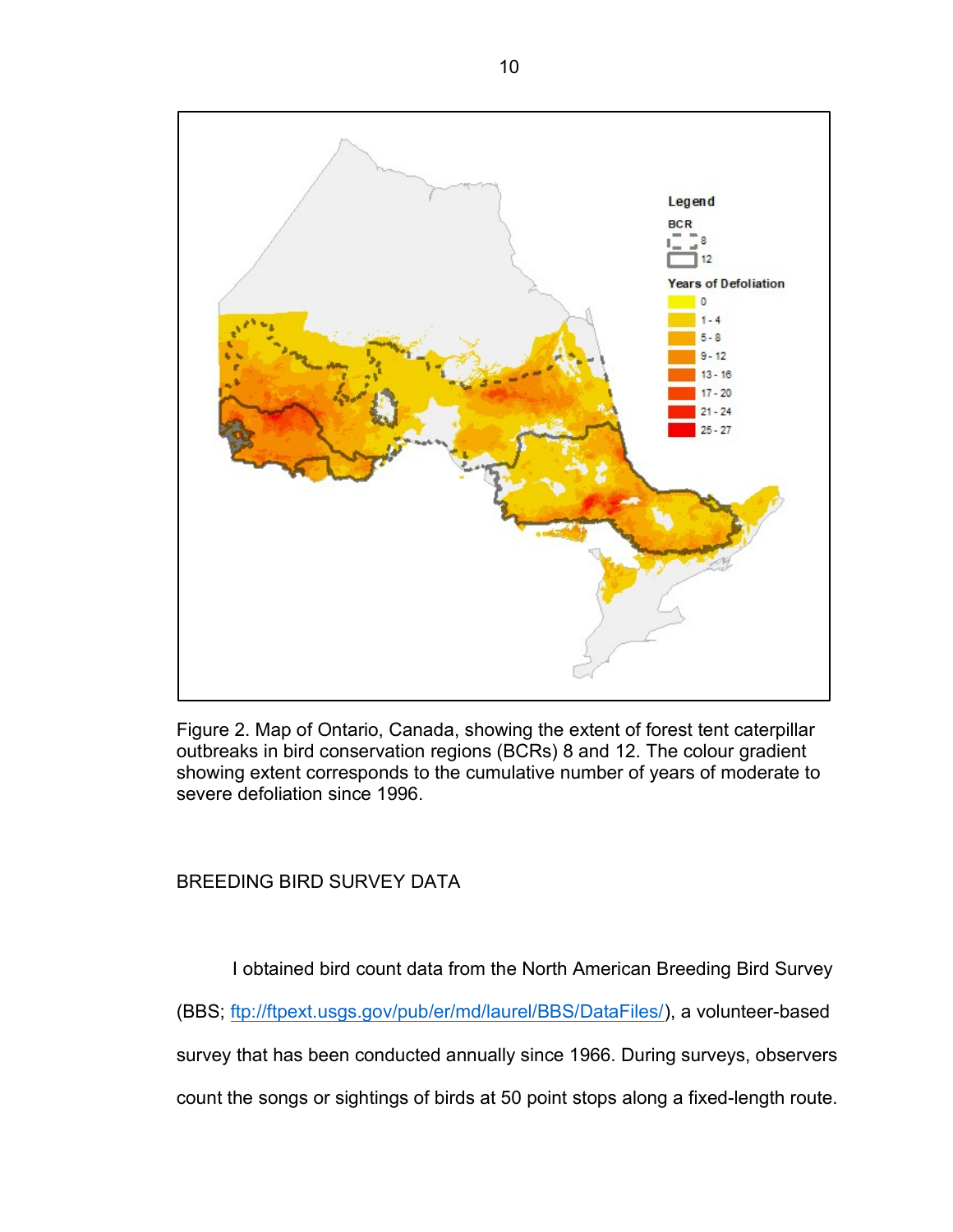Until 1997, observations were combined into a single count by species per route. Currently, BBS stop-level data is available for the period since 1997. However, during this period a single peak in defoliation of the forest tent caterpillar has occurred in Ontario (in 2001), and outbreak occurrences have remained at low levels since 2001 (Figure 1). Thus, the finest scale at which the BBS data analysis is currently possible for this study is the route level. For each species, I included only routes that met the weather quality conditions (i.e. low wind), as indicated by a quality index of 1 in the BBS dataset.

Since 1966, 78 routes in the Boreal and 120 routes in Hardwood Transition regions have been surveyed in Ontario as part of the North American BBS (Figure 3), and the number of years each route was surveyed has ranged from 1 to 36 (mode  $= 5$ )

#### INSECT OUTBREAK DATA

Defoliation data for forest tent caterpillar outbreaks was obtained in the form of geospatial layers (Natural Resources Canada 2019). In Ontario, areas defoliated by forest tent caterpillar outbreaks are recorded via aerial survey conducted each year following the completion of caterpillar feeding, when the extent of the damage is maximum and distinguishable from the air. Defoliation data derived from aerial surveys are a good proxy of caterpillar density because the forest tent caterpillar is an efficient forager that consumes most tree foliage and thus the extent of defoliation is easily delineated from the air (Cooke and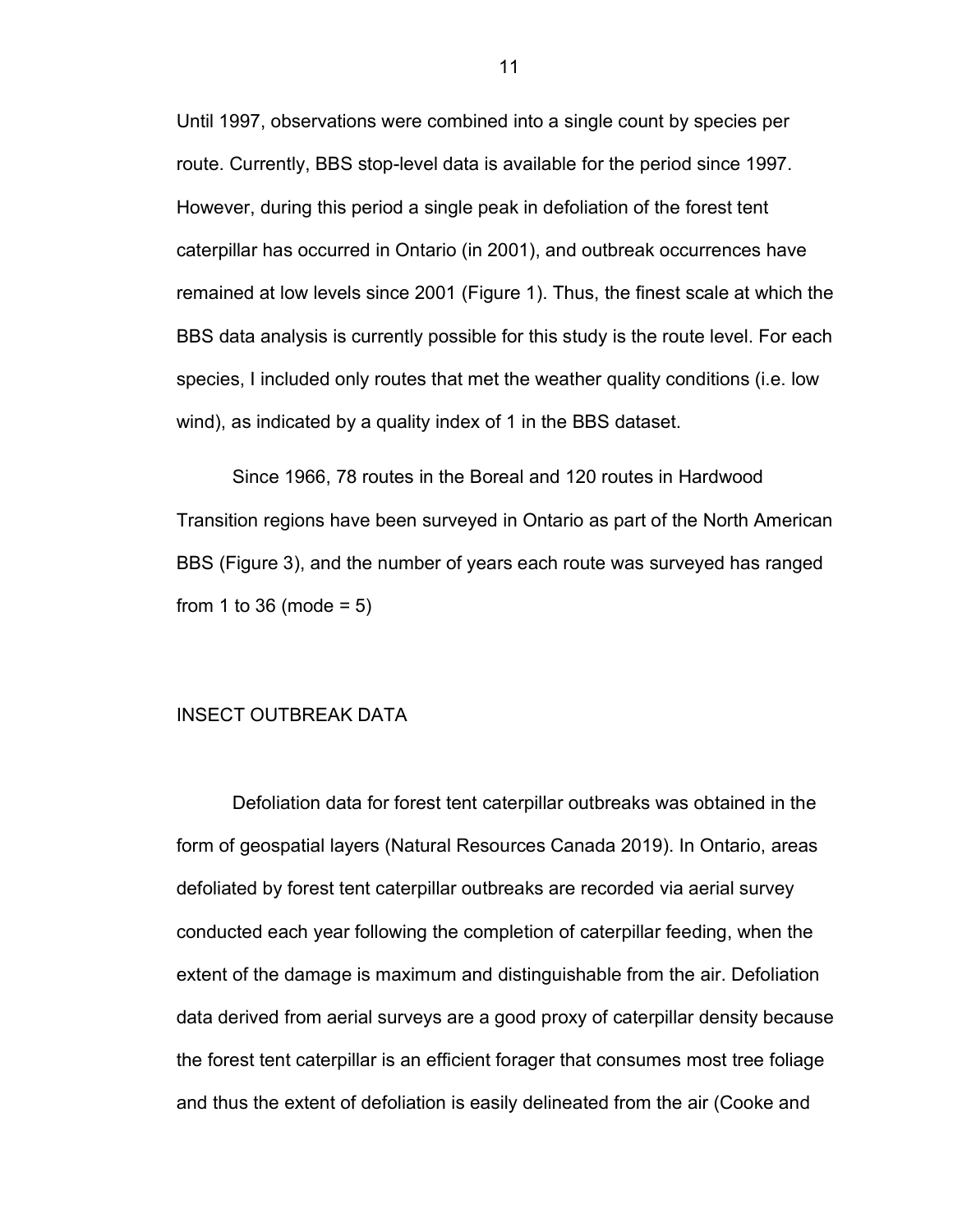Lorenzetti 2006). Outbreak areas are delineated on topographic maps and the severity of the damage is classified as light (11%-30%), moderate (31%-70%), severe (70%-100%) and nil (0%-10%).



Figure 3. Distribution of breeding bird survey routes in the Boreal region (BCR 8) and Hardwood Transition region (BCR12) in Ontario. Routes outside the boundaries of the regions (i.e. north and south of the delineated areas) were excluded from this study.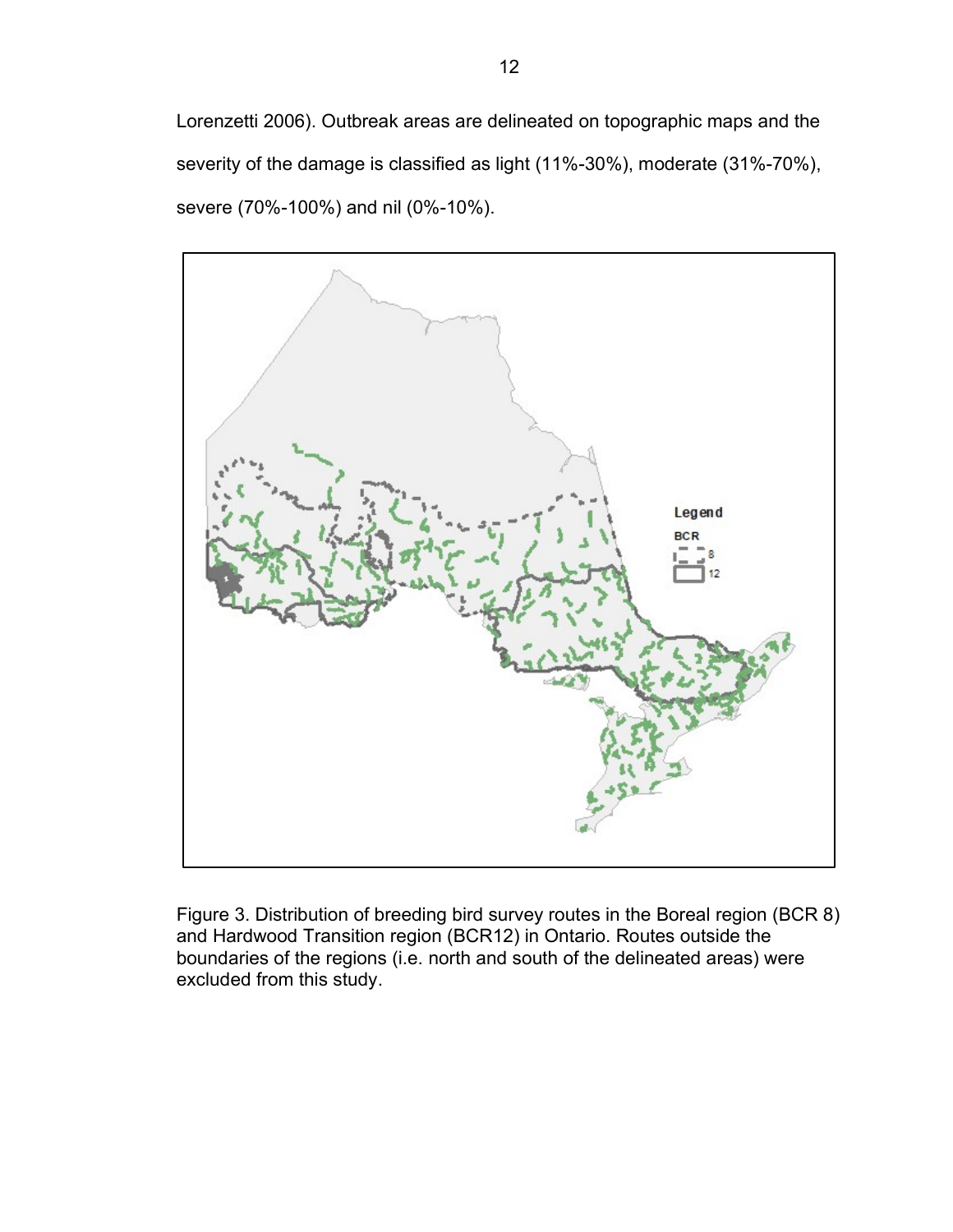I calculated defoliation covariates for each combination of bird species, route and year using ArcGIS 10.4 (ESRI Corporation, California, USA) at two spatial scales (local and regional), based on areas with moderate to severe damage, corresponding to a high density of caterpillars, and following Drever et al. (2018). At the route-level (local scale), I calculated a defoliation covariate as the proportion of area within a 5-km buffer of each BBS route- $i$  in stratum- $i$ (region) that was affected by defoliation in each year- $t$ . I used a local scale covariate to test the hypothesis that increased density of forest tent caterpillar at local scale results in an aggregative response from the four avian predators included. A 5-km buffer is an arbitrary choice that is broad enough to compensate for spatial errors in the datasets and discrepancies due to their resolution, again following Drever et al. (2018). At the BCR-level (regional scale), I calculated a defoliation covariate for each year  $t$  as the average proportion of each region defoliated during the previous four years. I used this covariate to test a lagged response to forest tent caterpillar outbreaks, representing a numerical, reproductive response from the four avian predators.

#### STATISTICAL MODELING

I modeled the counts of birds of each of the four bird species in the BBS routes as coming from an overdispersed Poisson distribution. While a Poisson distribution assumes that the variance in counts is equal to the mean, the variance of bird count data usually exceeds the mean (Ver Hoef and Boveng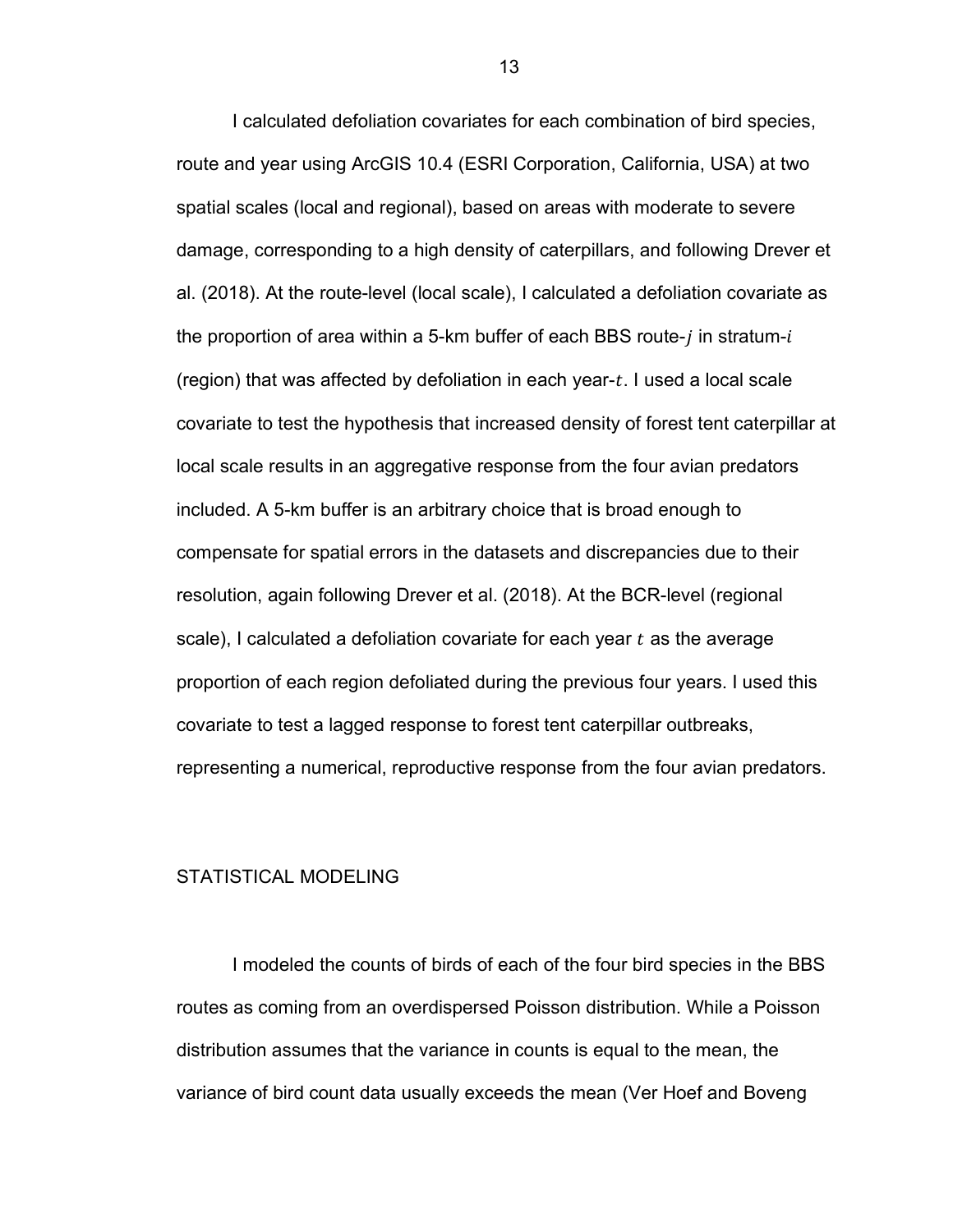2007), and overdispersed Poisson models, such as those developed to analyze BBS trends, can account for the additional variation (Link and Sauer 2016). For each bird species, I fit a hierarchical Bayesian model using a Markov Chain Monte Carlo (MCMC) algorithm in JAGS (Lunn et al. 2009), implemented through R, using the package runjags 2.0.4-2 (Denwood 2016). In contrast to traditional frequentist approaches, hierarchical Bayesian methods have the advantage of directly estimating the parameters of interest and appropriately incorporating uncertainty into the estimates (Fordyce et al. 2011). In addition, a hierarchical model accounts for relationships between response and covariates at different scales, as well as for interdependencies of the data.

The hierarchical model I used is an extension of the model for the effects of outbreaks of a single defoliator on bird species counts developed by Drever et al. (2018), which is itself an extension of a model utilized in the analysis of BBS data (Link and Sauer 2016). In this model, the count of birds of each species  $\mathcal{C}_{i,j,t}$  in each BCR  $i$ , in each route  $j$ , and each year  $t$ , is a random Poisson variable with mean  $\lambda_{i,j,t}$ .

$$
C_{i,j,t} = Poisson(\lambda_{i,j,t})
$$

The means of the Poisson distribution are functions of: a year effect  $(\gamma_{i,t})$ ; a combined observer-route effect  $(\omega_i)$ ; the effect of an observer's first year on a route  $(\zeta I_2(j,t))$ ; an observation-level random effect that accounts for overdispersion  $\varepsilon_{i,j,t}$ ; the local scale forest tent caterpillar  $(\beta_{1_j})$  defoliation covariate; and a regional scale forest tent caterpillar  $(\beta_{2_i})$  defoliation covariate.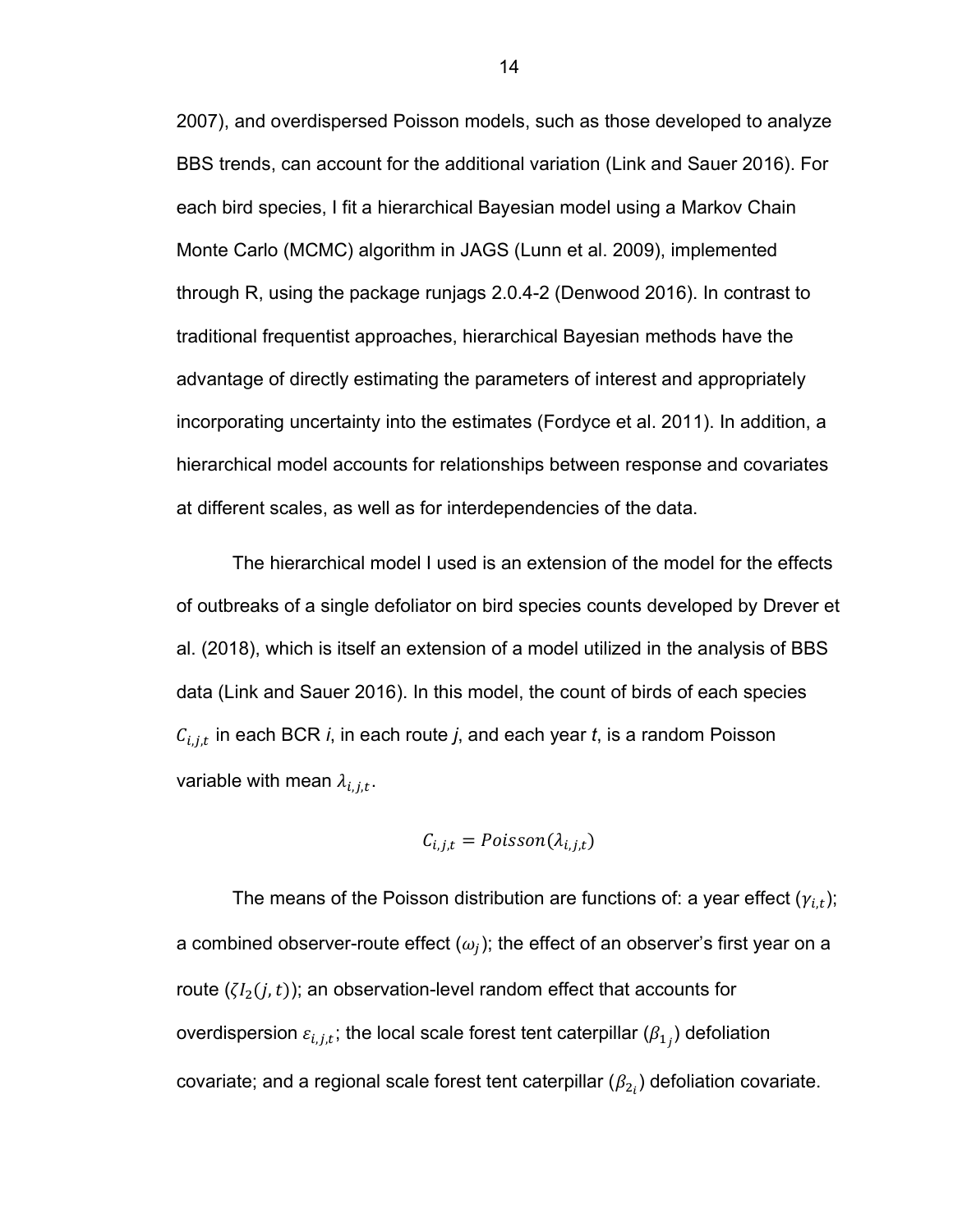$$
\log(\lambda_{i,j,t}) = \gamma_{i,t} + \beta_{1j} x b_{1_{i,j,t}} + \beta_{2i} x b_{2_{i,t}} + \omega_j + \zeta I_2(j,t) + \varepsilon_{i,j,t}
$$

I treated all parameters  $\beta_n$  for defoliation as random effects drawn from normal distributions:

$$
\beta_n \sim Normal(B_n, \sigma^2_{B_n})
$$

I estimated median values for the coefficients via MCMC in JAGS along with 95% credible intervals derived from the posterior distributions. For counts of each species, I initiated three MCMC chains and ran 110,000 iterations, with a 100,000 burn-in period and a thinning factor of four because test runs showed that those parameters were sufficient to achieve convergence. I assessed mixing and convergence of the MCMC chains visually, using diagnostic tools included in the package DBDA2E-utilities (Kruschke 2015).

#### RESULTS

At the local-scale in the Boreal region, the black-billed cuckoo had a very strong response to forest tent caterpillar defoliation, with a median increase in the counts of birds to roughly eight times baseline density when defoliation was total (Figure 4). The 95% credible intervals were broad, but did not overlap zero. In contrast, the remaining three species responded only weakly to defoliation. The median response of the least flycatcher was nearly zero, the response of the yellow warbler was slightly negative, and credible intervals around the median estimates for both species overlapped zero. The black-capped chickadee had a slightly positive response to defoliation, but with credible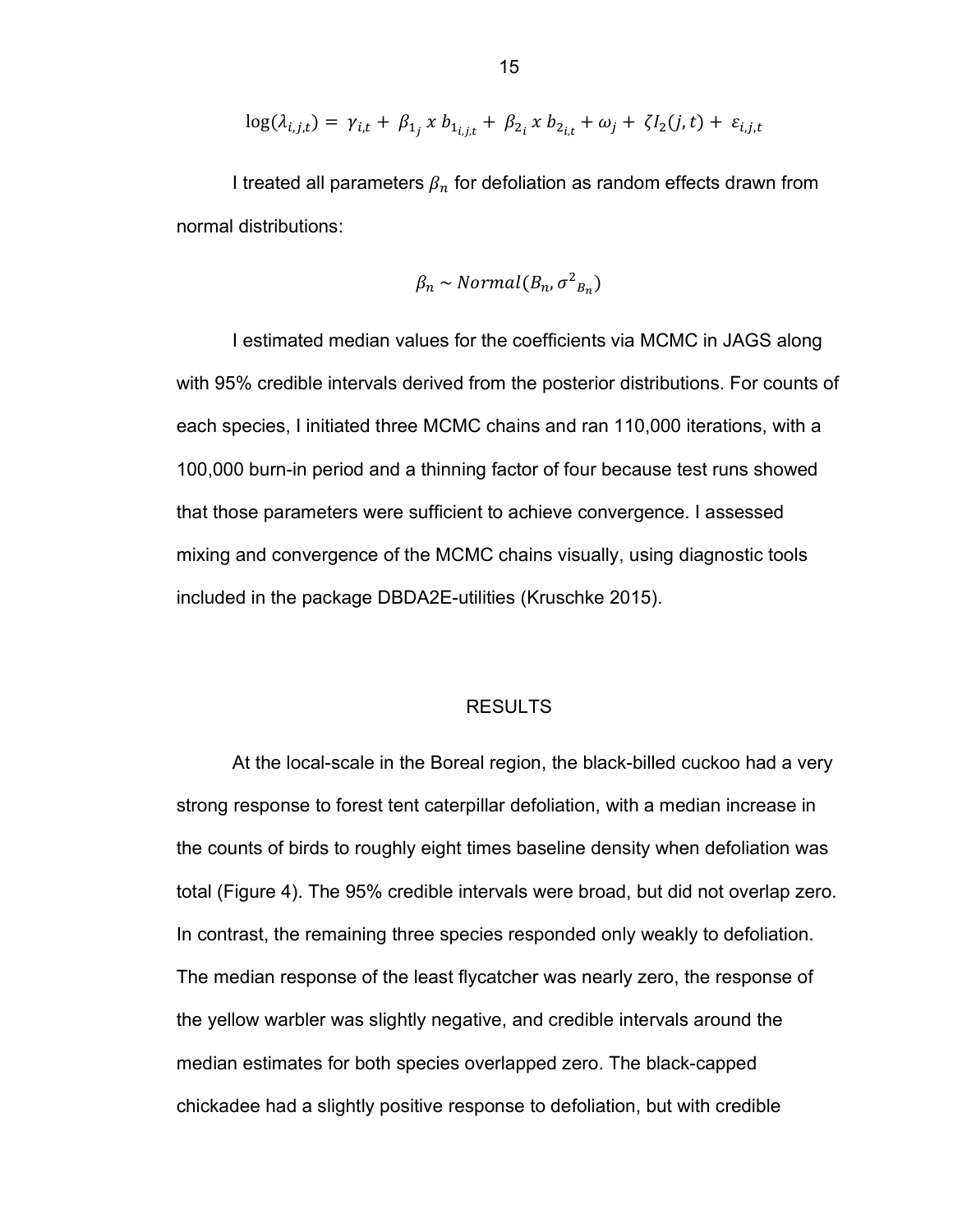intervals overlapping zero. Responses at the local scale in the Hardwood Transition region were similar but less variable around the median estimates, i.e., with narrower credible intervals (Figure 5). The response of the black-billed cuckoo in the Hardwood Transition region was much weaker compared to the Boreal region, but counts increased by more than 200% when defoliation was total. The credible interval around the median estimate of the response for black-billed cuckoo did not overlap zero. The least flycatcher and the yellow warbler had slightly positive and negative responses respectively, and although credible intervals were comparatively narrower than in the Boreal region, both overlapped zero. The response of the black-capped chickadee was moderate, with increases in the of nearly 140% when defoliation was total and credible intervals that did not overlap zero.

At the regional level, lagged responses to cumulative defoliation were generally weaker than at the local scale, with broad credible intervals around median estimates. In the Boreal region, the response of the black-billed cuckoo was positive but weak: counts increased by roughly 180% in response to total defoliation, but the credible intervals were broad and overlapped zero (Figure 6). The responses of the other three species were neutral with credible intervals overlapping zero. Similarly, the regional-scale response of the black-billed cuckoo in the Hardwood Transition region was moderate, with increases in the counts of birds of roughly 160% in response to total defoliation and credible intervals overlapping zero (Figure 7). The response of the yellow warbler was roughly neutral, while that of the least flycatcher was slightly negative, and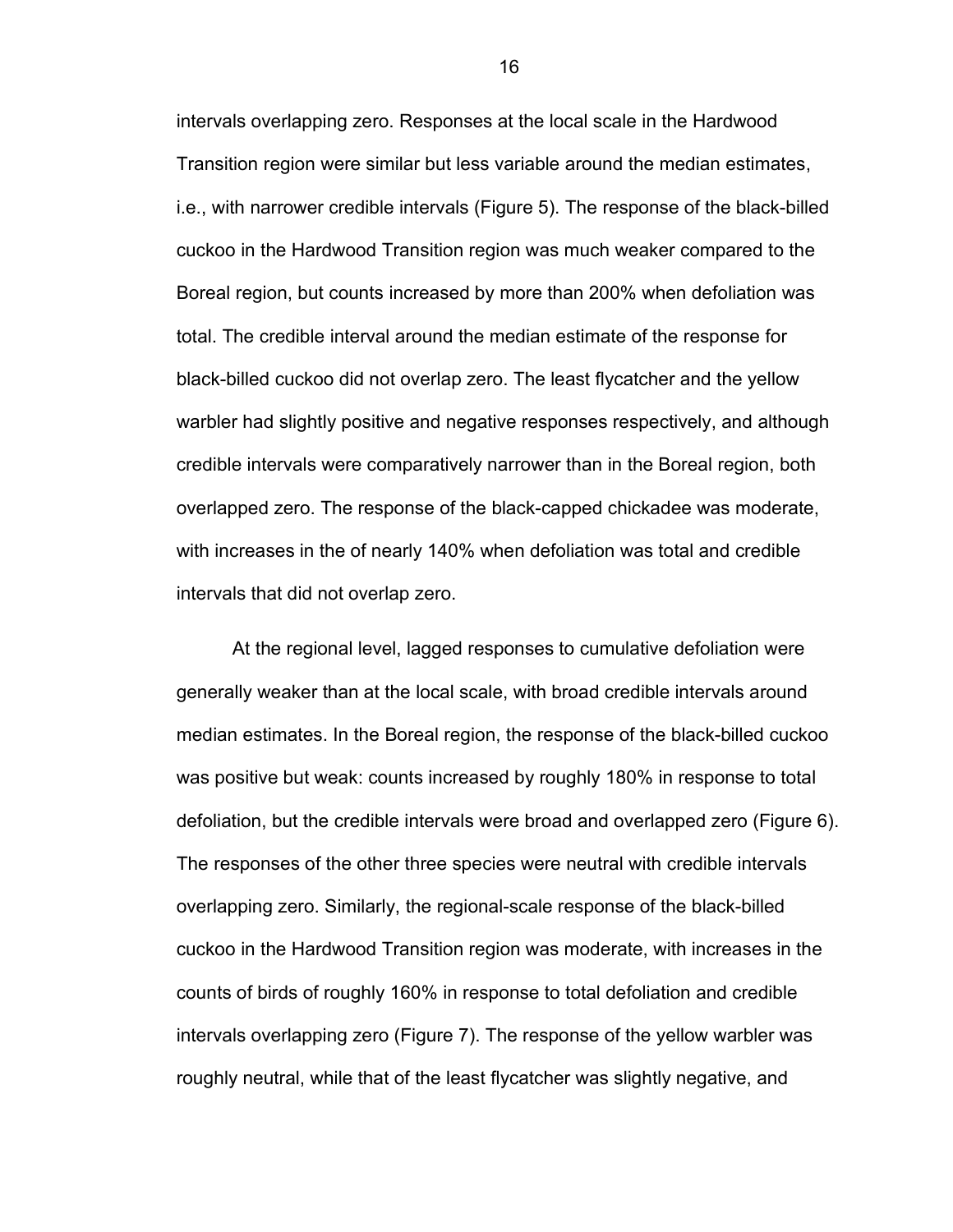

Figure 4. Median responses to forest tent caterpillar defoliation at the local scale in the Boreal region. Bars represent 95% credible intervals around Bayesian estimates of the median.



Figure 5. Median responses to forest tent caterpillar defoliation at the local scale in the Hardwood Transition region. Bars represent 95% credible intervals around Bayesian estimates of the median.

confidence intervals for both species overlapped zero. The black-capped

chickadee had slight increases of roughly 100% with total defoliation, but with

credible intervals broadly distributed and overlapping zero.

In summary, a general correspondence between peaks in defoliation and

counts of black-billed cuckoos occurred (Appendix 1). However, a major peak in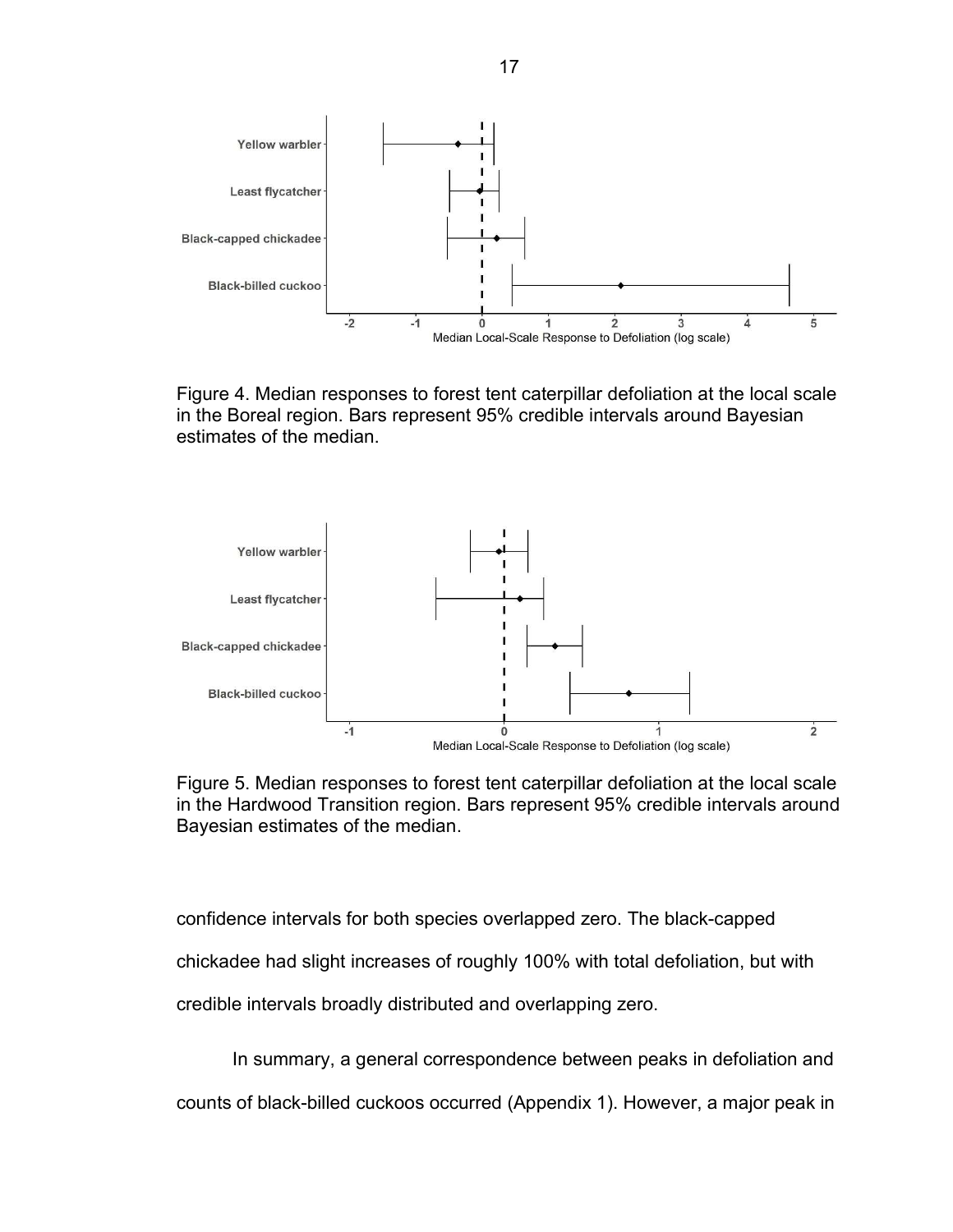defoliation reached in 2001 does not appear to be associated with increases in the counts of black-billed cuckoos in the Boreal region. In contrast, the least flycatcher, yellow warbler, and black-capped chickadee were responding less to peaks in the forest tent caterpillar defoliation (Appendices 2 to 4).



Figure 6. Median responses to forest tent caterpillar defoliation at the regional scale in the Boreal region. Bars represent 95% credible intervals around Bayesian estimates of the median.



Figure 7. Median responses to forest tent caterpillar defoliation at the regional scale in the Hardwood Transition region. Bars represent 95% credible intervals around Bayesian estimates of the median.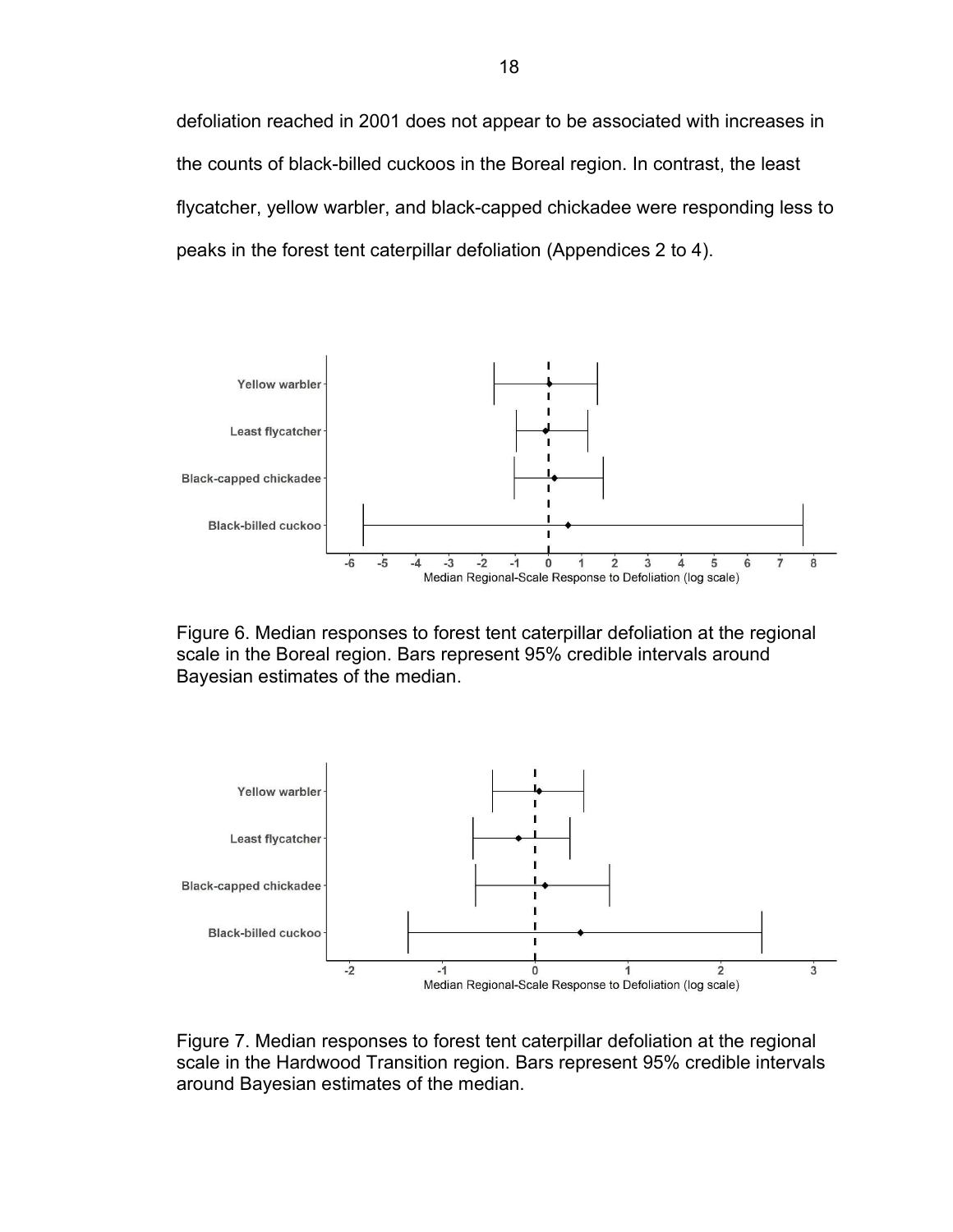#### **DISCUSSION**

Comparing the inference that specialist warblers have an aggregative response to outbreaks of the spruce budworm in the Boreal region, made by previous authors with the same approach to the data used here, I suggest that black-billed cuckoos have a stronger aggregative response to increased density of forest tent caterpillars. In eastern Canada, counts of Tennessee and Cape May warblers increase by about 200% when budworm defoliation in 5-km buffered BBS routes is complete, and bay-breasted warbler counts increase by about 115% (Drever et al. 2018). The increases of about 800% in the Boreal region and 200% in the Hardwood Transition region for black-billed cuckoos suggest a response similar to what is observed with outbreaks of gypsy moths, to which cuckoos disperse in a post-migration nomadic phase (Barber et al. 2008). The response is aggregative as it does not involve a time lag, and it is likely influenced by the highly specialized digestive adaptations of cuckoos. Cuckoos of at least four genera (Cuculus, Chrysococcyx, Clamator, and Coccyzus; Meise and Schifter 1972) share the adapted digestive system that suggests a long history of ecological interactions with caterpillar outbreaks.

At the local scale, the median responses of the least flycatcher and the yellow warbler in both regions provided no evidence that a presumed moderate degree of specialization in the consumption of hairy caterpillars results in any significant aggregative response to increases in forest tent caterpillars. These two species may only opportunistically consume forest tent caterpillars. The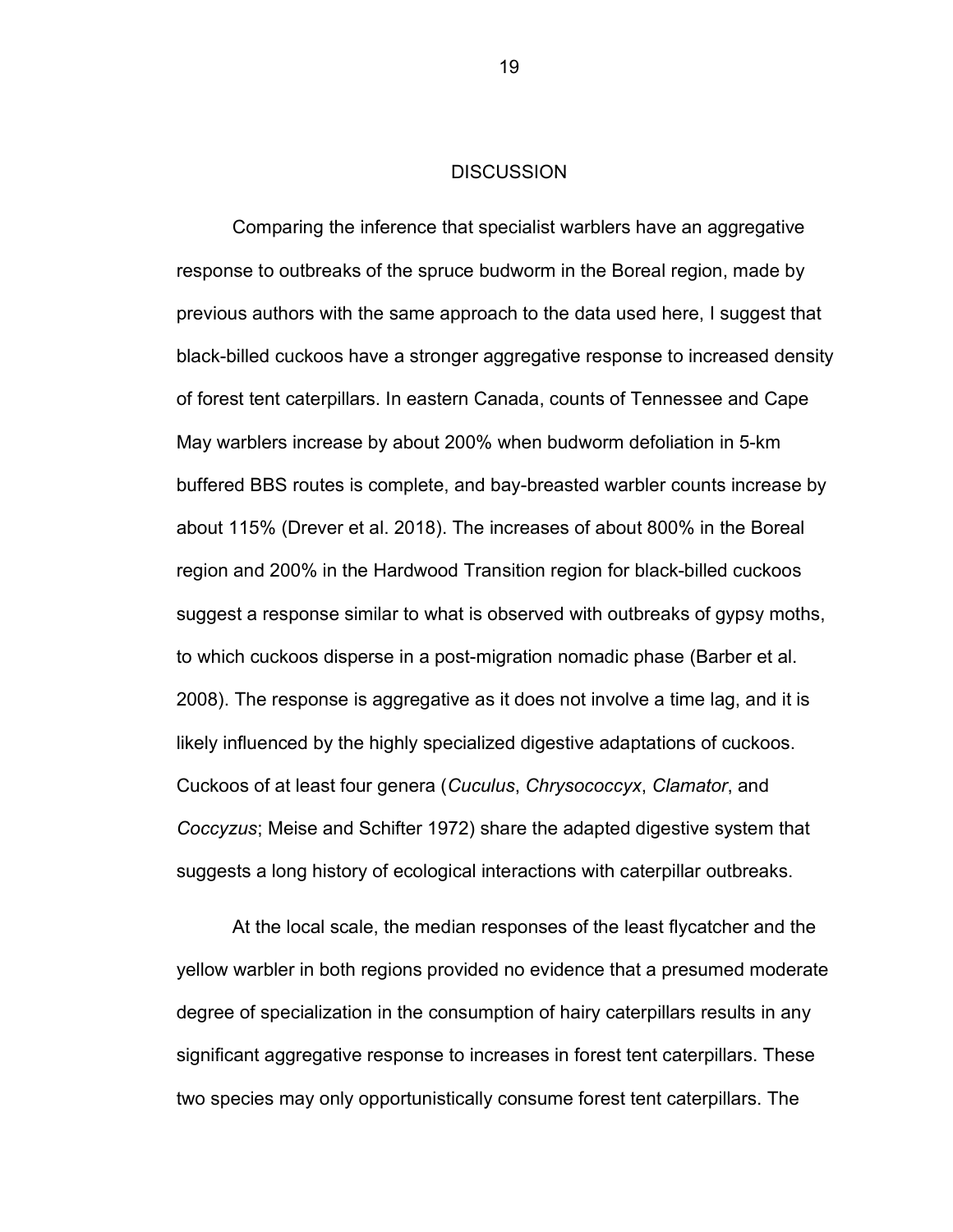black-capped chickadee, on the other hand, increased modestly with caterpillar outbreaks in the Hardwood Transition region, compatible with the idea of a generalist predator with a low degree of specialization responding with aggregative behaviour. However, no increase in this species was observed in the Boreal region. One possible explanation lies in the behavior of the chickadees and the ecological differences between regions. Black-capped chickadees are highly philopatric (Ratcliffe et al. 2007) and their capacity to mobilize to areas with high density of caterpillars may depend on the proximity of the outbreaks. Southern areas in the Hardwood Transition region are dominated by deciduous and mixedwood forests, and the proportion of coniferous trees increases northwards into the Boreal region (Rowe 1972). Thus, defoliation by forest tent caterpillar is generally more extensive in the Hardwood Transition region, while cumulative defoliation in the Boreal region is lower and the spatial extent, defoliation damage, and cumulative years of defoliation may be more variable. The combined effect of the philopatry of the black-capped chickadee and the ecology of the Boreal region means that outbreaks of forest tent caterpillar in this region may be less accessible, thus reducing any aggregative response of the predator.

Other mechanisms may contribute to dampen the aggregative responses of some birds with caterpillar outbreaks. First, the loss of foliage due to the increased density of forest tent caterpillar may lead, in turn, to decreases in the densities of more palatable caterpillars and insects. Thus, the availability of food for some generalists could be locally reduced during the outbreaks. Second, the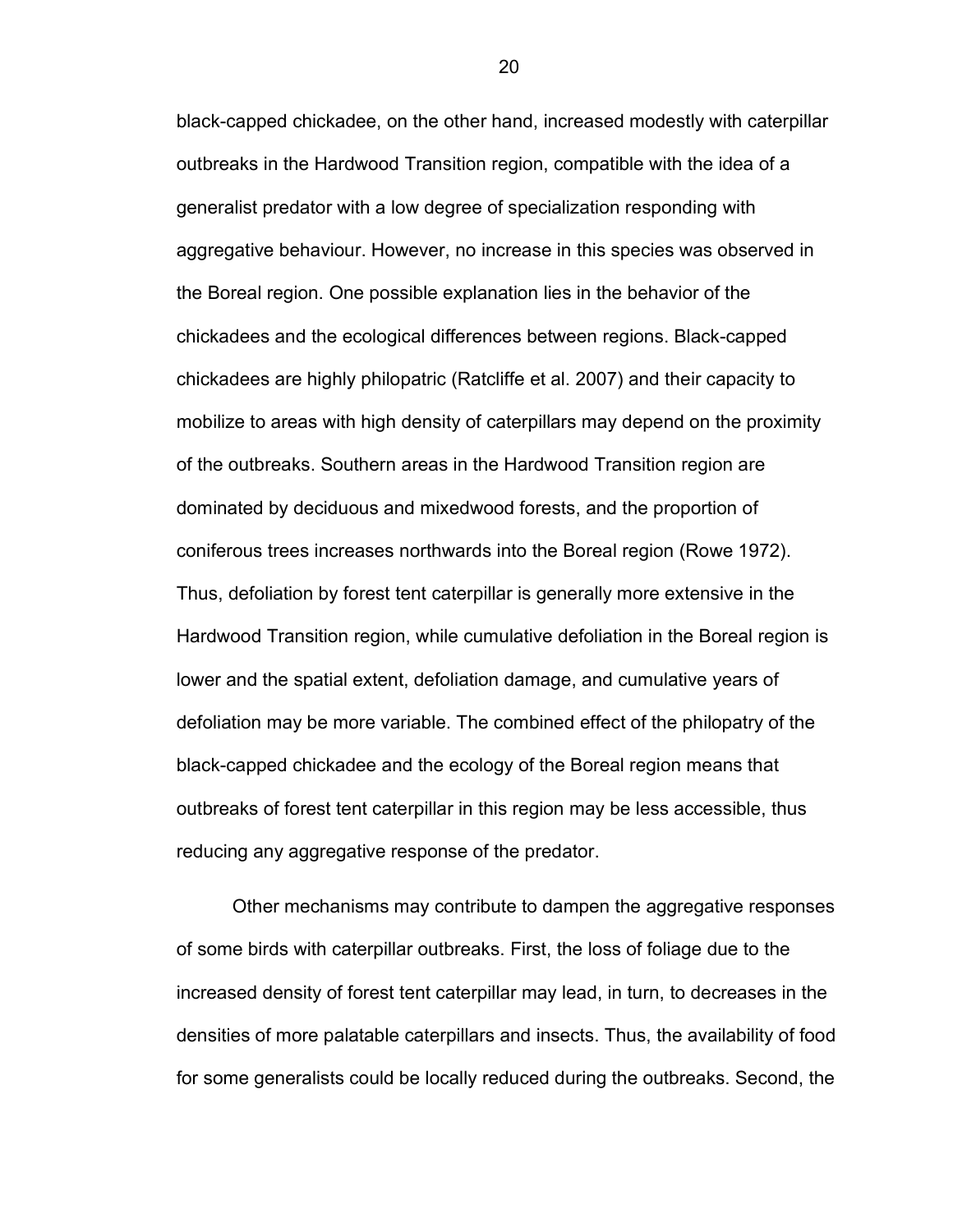increased density of specialists in response to outbreaks of forest tent caterpillar may increase competitive interactions between them. Such a response has been observed in the magnolia warbler (Setophaga magnolia), whose numbers are negatively correlated with the abundance of spruce budworm specialists during outbreaks of this caterpillar (Patten and Burger 1998). Third, if forest tent caterpillar were the only, yet superabundant, prey available, generalist passerines could benefit from feeding on them at the expense of additional handling time. However, the advantage of a superabundant prey disappears if alternative, easier to handle prey is also available. Although this and other studies have not examined the effect of alternative prey on the response to an outbreak species, the preference of birds for glabrous over hairy caterpillars is consistent with this putative effect (Whelan et al. 1989). Future studies may be able to disentangle this relationship by incorporating covariates representing the availability of alternative prey on models of breeding bird counts. Finally, the Breeding Bird Survey may not properly represent the abundance of birds that feed on early instars of the forest tent caterpillar. For instance, analyses of the stomach contents of yellow warblers in Manitoba following an outbreak of the forest tent caterpillar showed only very early instars were consumed (Busby and Sealy 1978). The Breeding Bird Survey is conducted between late May and late June, a period that spans roughly the last two thirds of the development of the forest tent caterpillar. Thus, if least flycatchers, yellow warblers, and blackcapped chickadees forage on very early instars and then disperse, the counts of the survey would not reflect the aggregative response.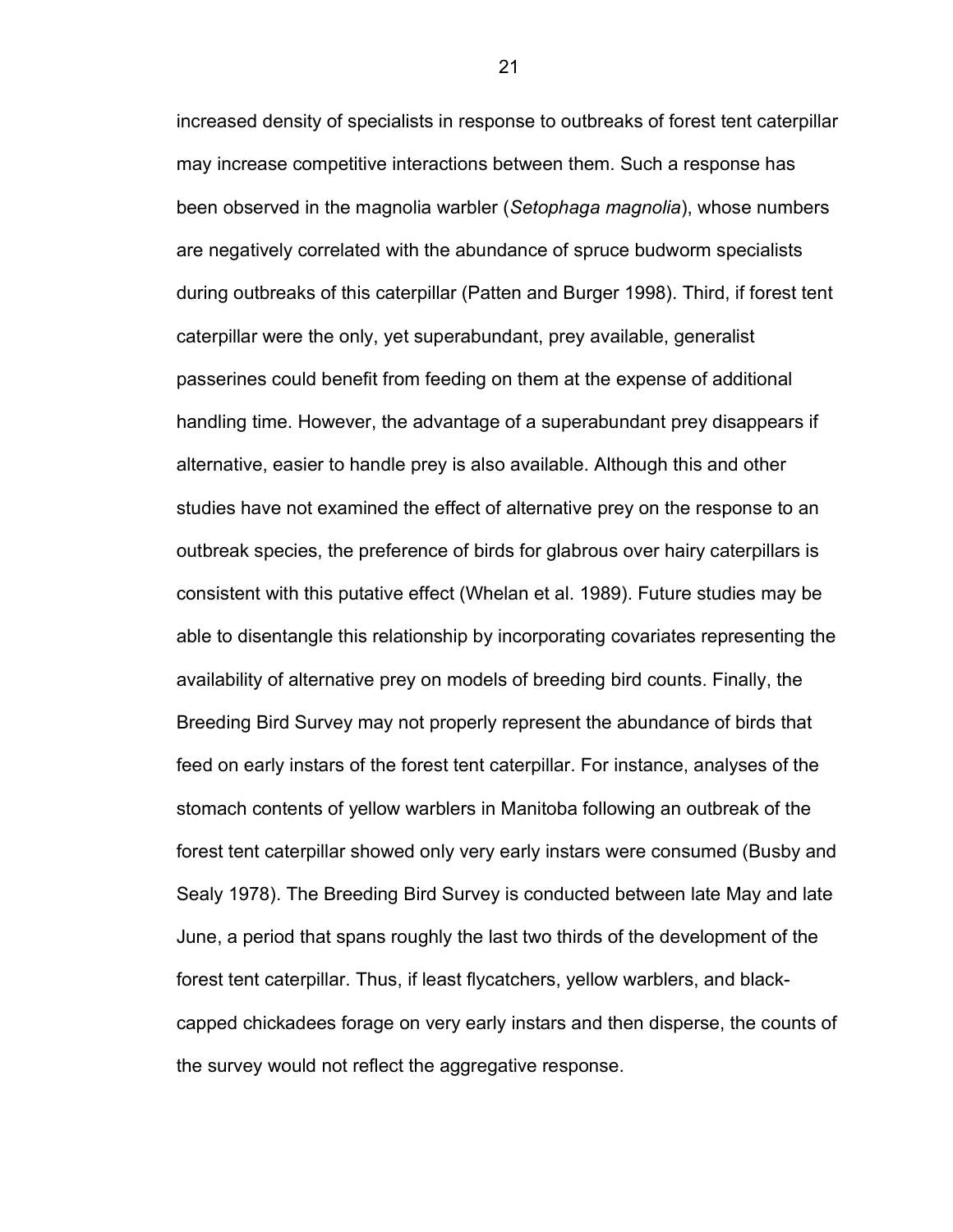The regional-level responses of the black-billed cuckoo suggest a numerical response to the outbreaks of forest tent caterpillar in both Boreal and Hardwood Transition regions. However, because of large variation around the median estimates, it is difficult to make a consistent association of the numerical responses and the extent of the outbreaks. This is, perhaps, because of a complex interaction between increases in insect density and tree mortality. Repeated defoliation by the caterpillar, in combination with periods of drought, can result in extensive mortality in poplar stands in Ontario (Candau et al. 2002), accelerating forest succession towards coniferous dominated stands (Man and Rice 2010). Thus, while high densities of the forest tent caterpillar may cause a numerical response in some predators, higher tree mortality can have an opposite effect by reducing the quantity and quality of habitat available for the birds that occupy deciduous and mixedwood forests. Overall, for the black-billed cuckoo this may mean that strong local responses only partially translate to increased reproductive output following cumulative years of defoliation. Because climate change is expected to influence the timing and extent of outbreaks of defoliating insects (Pureswaran et al. 2015), it is important to understand the whole breadth of ecological effects of such disturbances. Other factors, including forest management and pest control policies, may influence the periodicity and spatial scale of the outbreaks, and understanding how they interact with climate change may contribute to the management of outbreak species and the populations of their avian predators.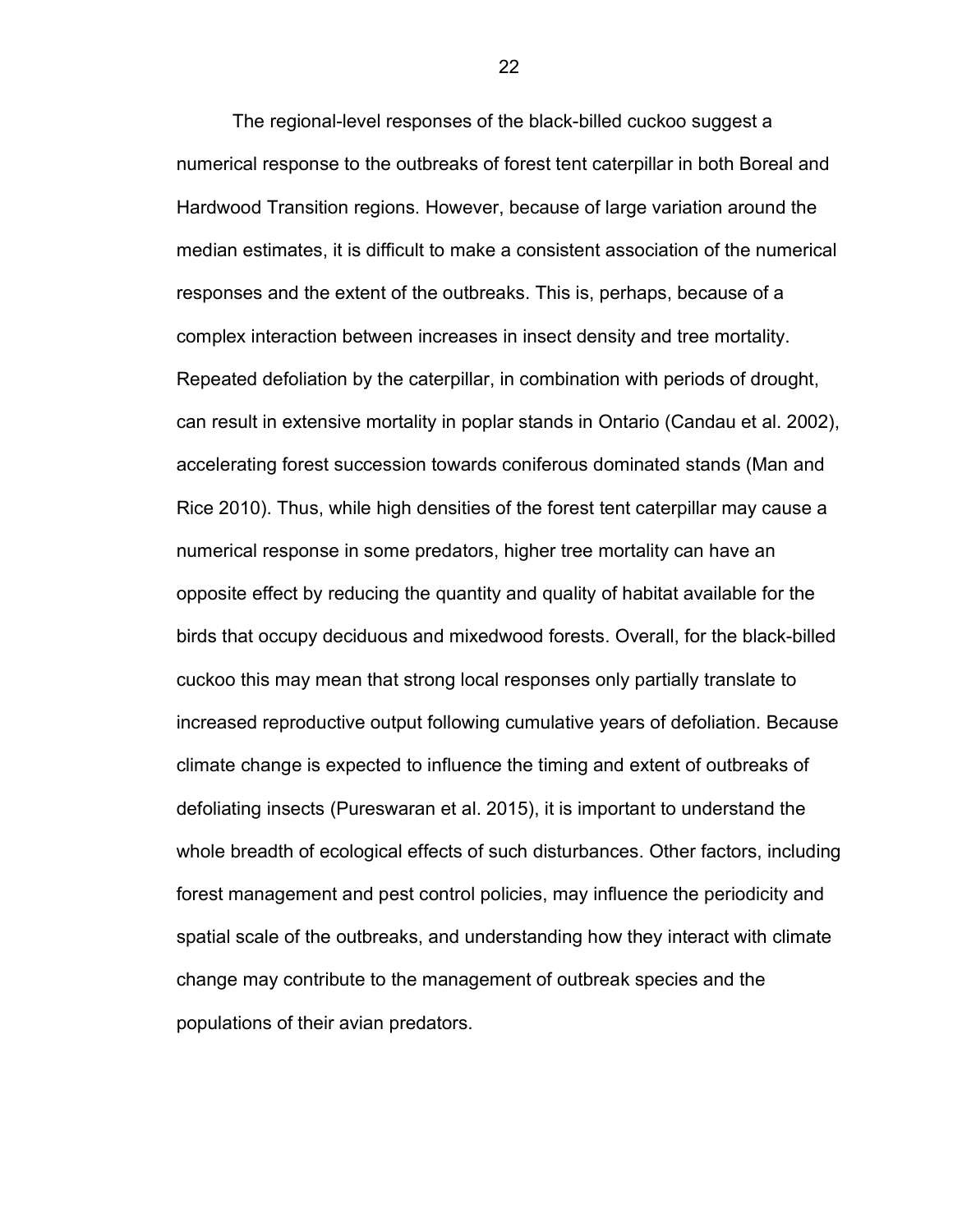The weak regional-level responses of the least flycatcher, yellow warbler, and black-capped chickadee to outbreaks of the forest tent caterpillar suggest that these species do not respond numerically. Considering their moderate to low levels of forage specialization, I suggest that these species may forage opportunistically on forest tent caterpillars, but that the increased availability of prey does not translate in increased reproductive output. This conclusion agrees with observations of lack of breeding synchronization and increased reproductive failure in the black-capped chickadee in association with forest tent caterpillar outbreaks, likely due to lower availability of palatable prey in periods of heavy defoliation (Pelech and Hannon 1995). Similar studies are lacking for the least flycatcher and the yellow warbler, and they would provide key information on the relevance of forest tent caterpillar outbreaks to their populations.

This study demonstrates that outbreaks of hairy caterpillars can have an important influence in the dynamics of the populations of specialized predators, such as the black-billed cuckoos. Because outbreaks of defoliating insects can have important economic consequences for the forest industry, the insects are considered a problem to be avoided. However, the results shown here and by other studies should encourage forest managers to consider the broad effects that the suppression of outbreaks of defoliating insects could have on their specialist avian predators and on the efforts required to dampen future outbreaks in the absence of these forest birds.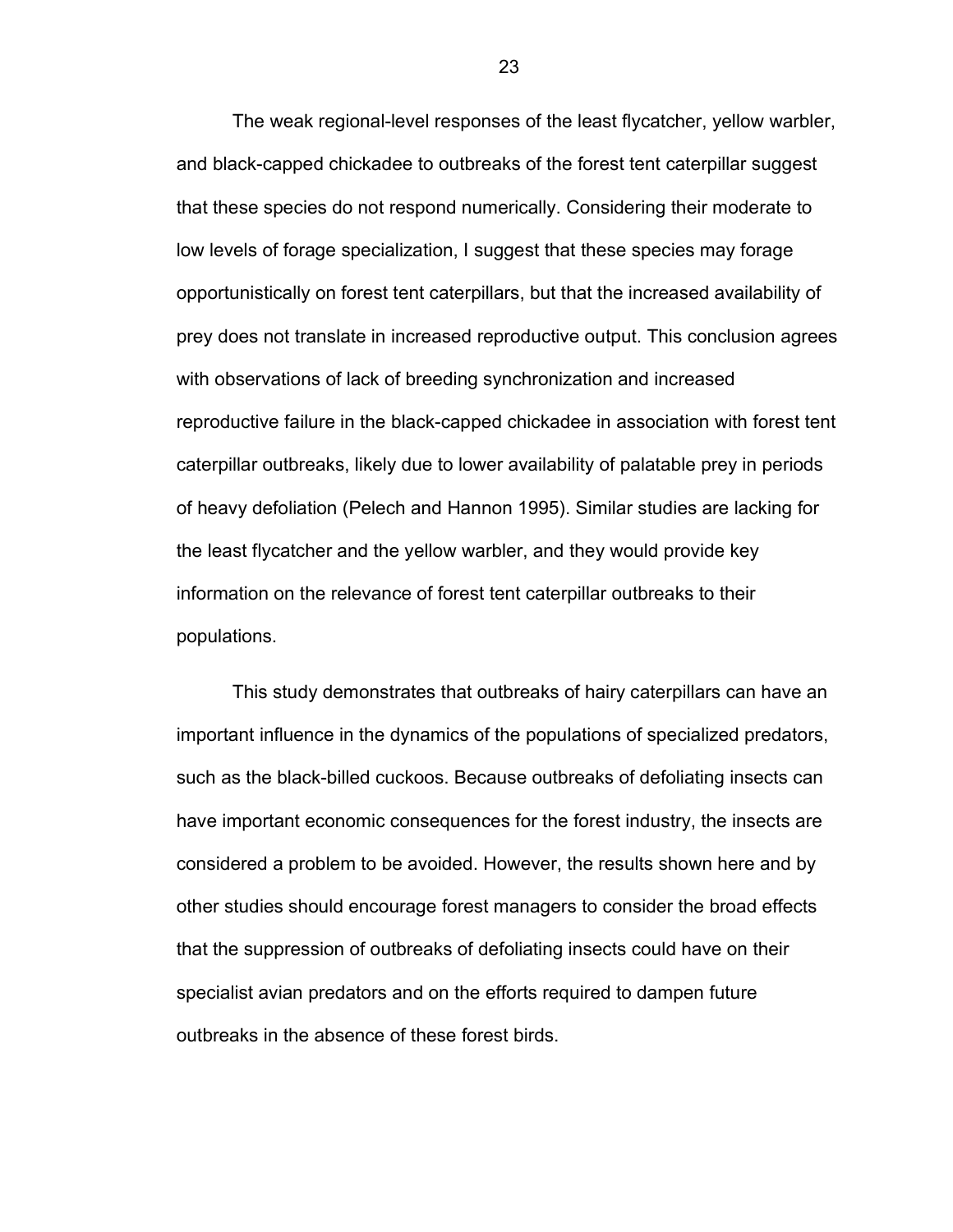#### LITERATURE CITED

- Barbaro, L., and A. Battisti. 2011. Birds as predators of the pine processionary moth (Lepidoptera: Notodontidae). Biological Control, 56, 107-114.
- Barber, N. A., R. J. Marquis, and W. P. Tori. 2008. Invasive prey impacts the abundance and distribution of native predators. Ecology, 89(10), 2678- 2683.
- Beal, F.E.L. 1897. Some common birds in their relation to agriculture. US Department of Agriculture Farmers' Bulletin, 54.
- Buckner, C. H. 1966. The role of vertebrate predators in the biological control of forest insects. Annual Review of Entomology, 11(1), 449-470.
- Buckner, C. H. 1967. Avian and mammalian predators of forest insects. Entomophaga, 12, 491-501.
- Busby, D. G., and S. G. Sealy. 1979. Feeding ecology of a population of nesting Yellow Warblers. Canadian Journal of Zoology, 57, 1670-1681.
- Candau, J. N., V. Abt, and L. Keatley. 2002. Bioclimatic analysis of declining aspen stands in Northeastern Ontario. Ontario Ministry of Natural Resources, Ontario Forest Research Institute, Sault Ste. Marie, Ontario, Canada. Forest Research Report No. 154.
- Chen, H. Y. H., and R. V. Popadiouk. 2002. Dynamics of North American boreal mixedwoods. Environmental Reviews 10, 137-166.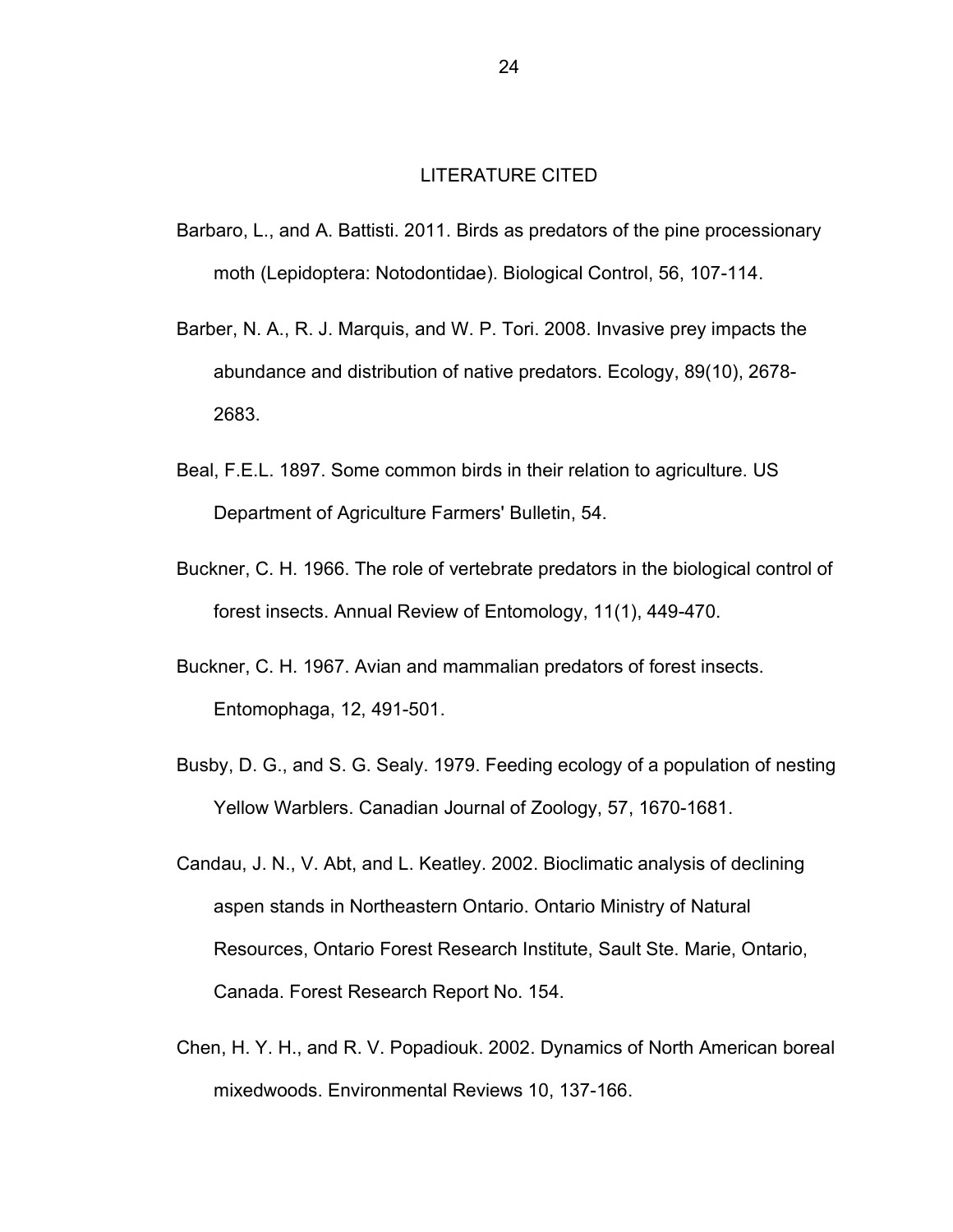- Churchill, G. B., H. H. John, D. P. Duncan, and A. C. Hodson. 1964. Long-term effects of defoliation of aspen by the forest tent caterpillar. Ecology, 45, 630-636.
- Cockle, K. L., and K. Martin. 2015. Temporal dynamics of a commensal network of cavity-nesting vertebrates: Increased diversity during an insect outbreak. Ecology, 96, 1093-1104.
- Cooke, B. J., and F. Lorenzetti. 2006. The dynamics of forest tent caterpillar outbreaks in Quebec, Canada. Forest Ecology and Management, 226, 110- 121.
- Cooke, B. J., V. G. Nealis, and J. Régnière. 2007. Insect defoliators as periodic disturbances in northern forest ecosystems. Pages 487-525 in E. Johnson, and K. Miyanishi, editors. Plant Disturbance Ecology: The Process and the Response. Academic Press, Cambridge, MA, USA.
- Darveau, M., G. Gauthier, J. L. DesGranges, and Y. Mauffette. 1993. Nesting success, nest sites, and parental care of the Least Flycatcher in declining maple forests. Canadian Journal of Zoology, 71, 1592-1601.
- Denwood, M. 2016. Package ' runjags .'
- Drever, M. C., J. R. Goheen, and K. Martin. 2009. Species energy theory, pulsed resources, and regulation of avian richness during a mountain pine beetle outbreak. Ecology 90, 1095-1105.
- Drever, M. C., D. A. Maclean, A. C. Smith, L. A. Venier, and D. J. H. Sleep. 2018. Cross-scale effects of spruce budworm outbreaks on boreal warblers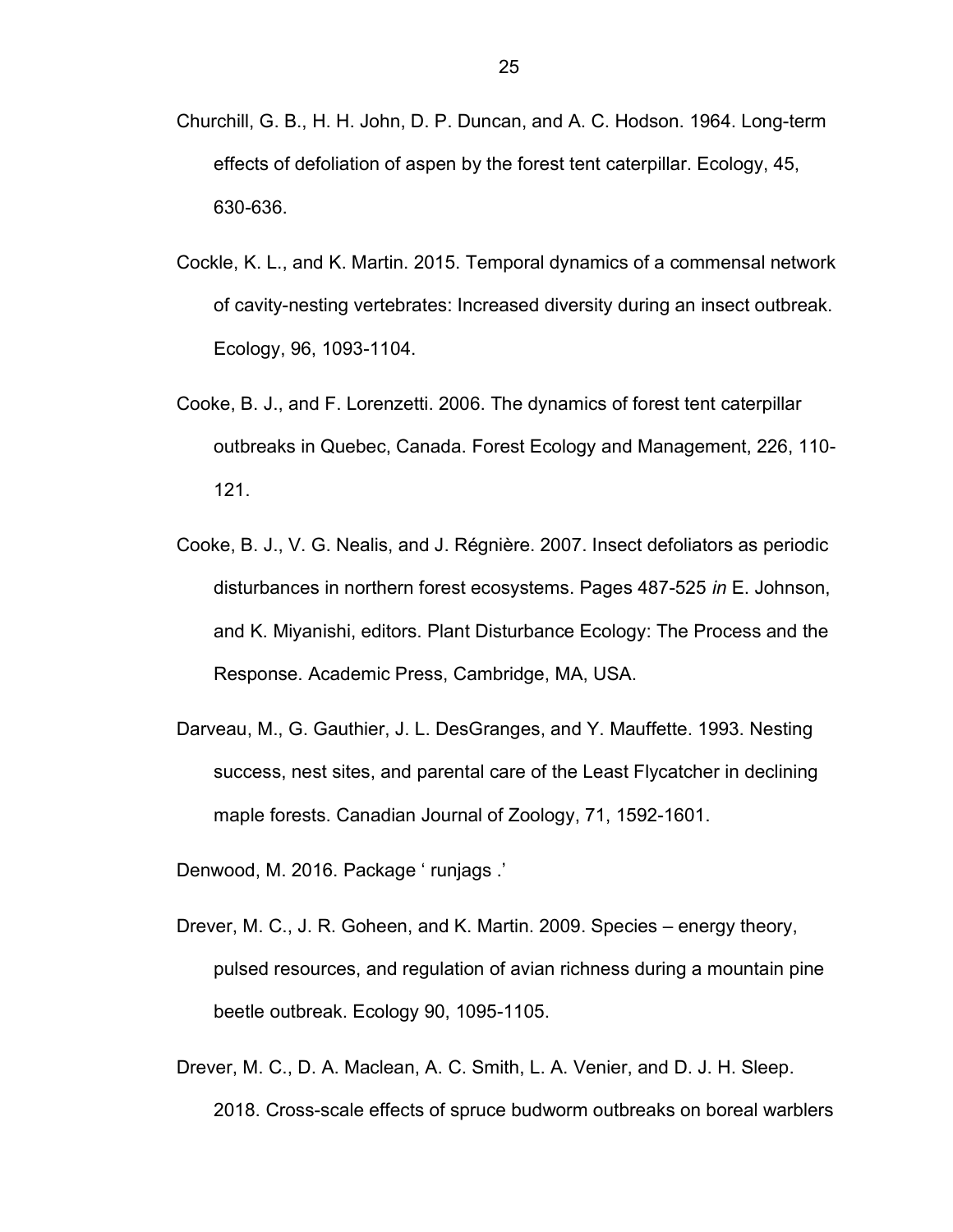in eastern Canada. Ecology and Evolution, 8, 7334-7345.

- Edworthy, A. B., M. C. Drever, and K. Martin. 2011. Woodpeckers increase in abundance but maintain fecundity in response to an outbreak of mountain pine bark beetles. Forest Ecology and Management, 261, 203-210.
- Environment Canada. 2014a. Bird Conservation Strategy for Bird Conservation Region 8 in Ontario Region: Boreal Softwood Shield. Accessed 27 April 2020. https://www.canada.ca/en/environment-climatechange/services/migratory-bird-conservation/publications/strategy-region-8 boreal-softwood.html#\_ack.
- Environment Canada. 2014b. Bird Conservation Strategy for Bird Conservation Region 12 in Ontario and Manitoba: Boreal Hardwood Transition. Accessed 27 April 2020. https://www.canada.ca/en/environment-climatechange/services/migratory-bird-conservation/publications/strategy-region-12-ontario-manitoba.html.
- Fitzgerald, T. D. 1995. The Tent Caterpillars. Cornell Series in Arthropod Biology. Cornell University Press, Ithaca, New York, NY, USA. 303 pages.
- Fleming, R. A., A. A. Hopkin, and J. N. Candau. 2000. Insect and disease disturbance regimes in Ontario's forests. Pages 141-162 in I. D. Thompson, A. Perera, and D. Euler, editors. Ecology of a managed terrestrial landscape: patterns and processes of forest landscapes in Ontario. UBC Press, Vancouver, BC, Canada.

Foote, J. R., D. J. Mennill, L. M. Ratcliffe, and S. M. Smith. 2020. Black-capped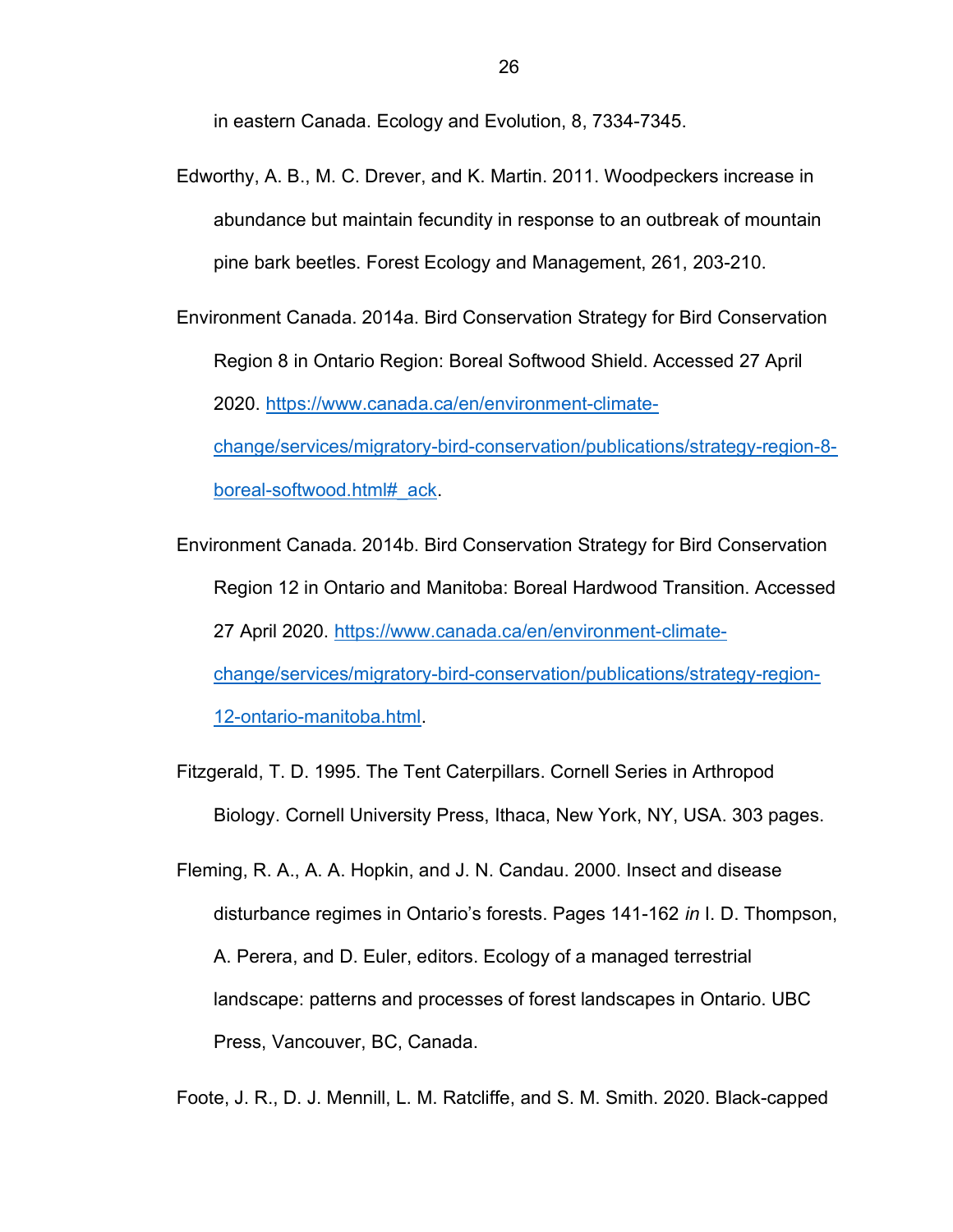Chickadee (Poecile atricapillus), version 1.0. in A. F. Poole, editor. Birds of the World. Cornell Laboratory of Ornithology, Ithaca, NY, USA.

- Forbush, E. H. 1907. Useful Birds and their Protection. Boston: Massachusetts State Board of Agriculture. Creative Media Partners, Sacramento, CA, USA.
- Fordyce, J. A., Z. Gompert, M. L. Forister, and C. C. Nice. 2011. A hierarchical bayesian approach to ecological count data : A flexible tool for ecologists. Plos One, 6, 1-7.
- Frye, R. D., and D. A. Ramse. 1975. Natural control agents in forest tent caterpillar populations. North Dakota Farm Research, 32, 14-19.
- Gale, G. A., J. A. Dececco, M. R. Marshall, W. R. McClain, and R. J. Cooper. 2001. Effects of gypsy moth defoliation on forest birds: An assessment using breeding bird census data. Journal of Field Ornithology, 72, 291-304.
- Gill, B. J. 1980. Foods of the Shining Cuckoo (Chrysococcyx lucidus, Aves: Cuculidae) in New Zealand. New Zealand Journal of Ecology, 3, 138-140.
- Ghent, A. W. 1958. Mortality of overstory trembling aspen in relation to outbreaks of the forest tent caterpillar and the spruce budworm. Ecology, 39, 222-232.
- De Graaf, R. M., N. G. Tilghman, and S. H. Anderson. 1985. Foraging guilds of North American birds. Environmental Management, 9, 493-536.
- Grant, J. 1959. Pine siskins killing forest tent caterpillars (Malacosoma disstria Hbn.). Proceedings of the Entomological Society of British Columbia, 56,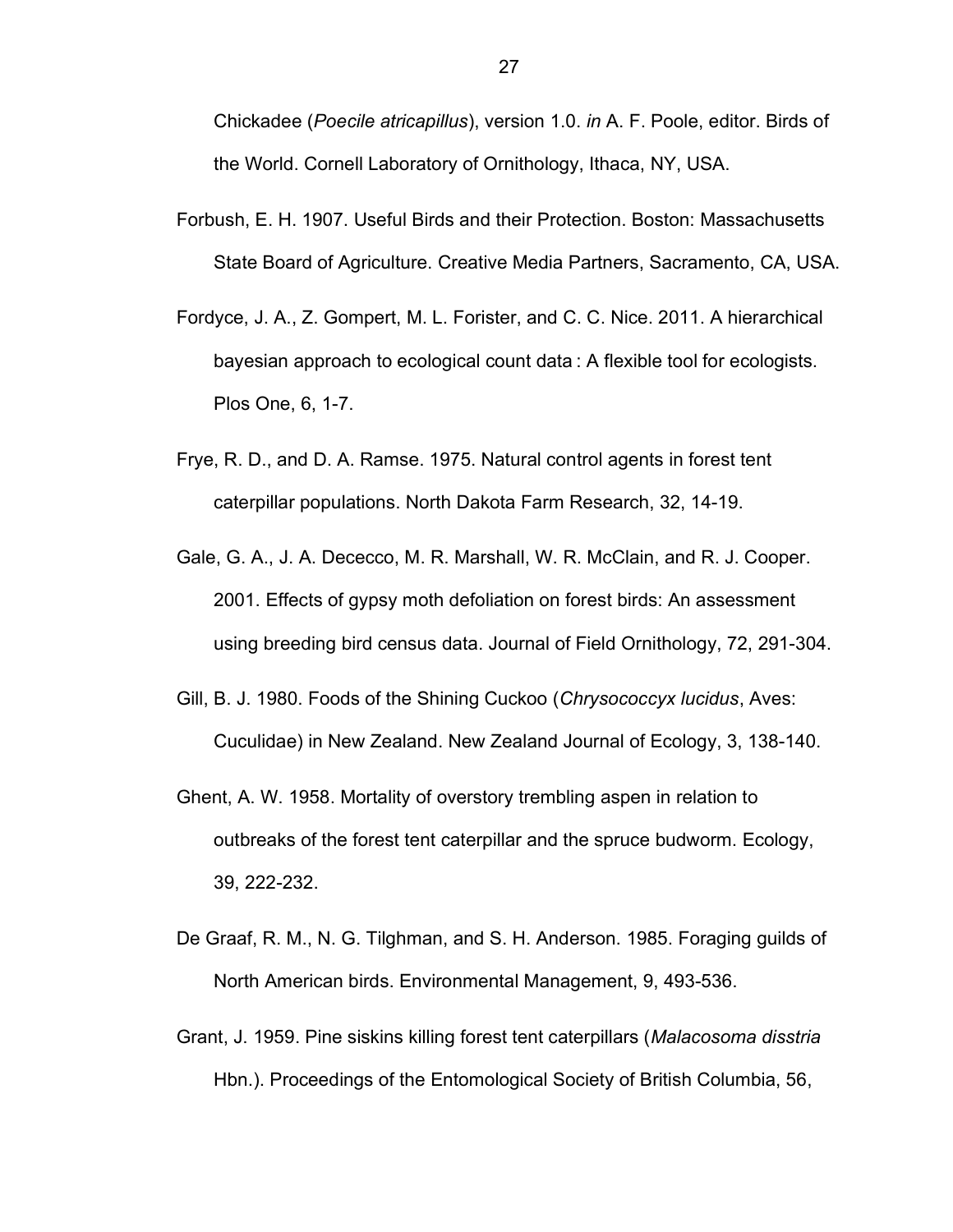20. November 4, 1959, University of British Columbia, Vancouver, BC, Canada.

- Greeney, H. F., L. A. Dyer, and A. M. Smilanich. 2012. Feeding by Lepidopteran larvae is dangerous: A review of caterpillars' chemical, physiological, morphological, and behavioral defenses against natural enemies. Invertebrate Survival Journal, 9(1), 7-34.
- Halperin, J. 1990. Natural enemies of Thaumetopoea spp. (Lepidoptera: Thaumetopoeidae) in Israeli Journal of Applied Entomology, 109, 425-435.
- Hassell, M. P. 1978. The Dynamics of Arthropod Predator-Prey Systems. Princeton University Press, Princeton, NJ, USA.
- Heinrich, B. 1979. Foraging strategies of caterpillars. Oecologia, 42(3), 325-337.
- Heinrich, B., and S. L. Collins. 1983. Caterpillar leaf damage and the game of hide-and-seek with birds. Ecology, 64, 592-602.
- Ver Hoef, J. M., and P. L. Boveng. 2007. Quasi-Poisson vs. negative binomial regression: How should we model overdispersed count data? Ecology, 88, 2766-\*2772.
- Holling, C. S. 1959. The components of predation as revealed by a study of small-mammal predation of the European pine sawfly. Canadian Entomologist, 91(5), 293-320.
- Holmes, R. T., and J. C. Schultz. 1988. Food availability for forest birds: effects of prey distribution and abundance on bird foraging. Canadian Journal of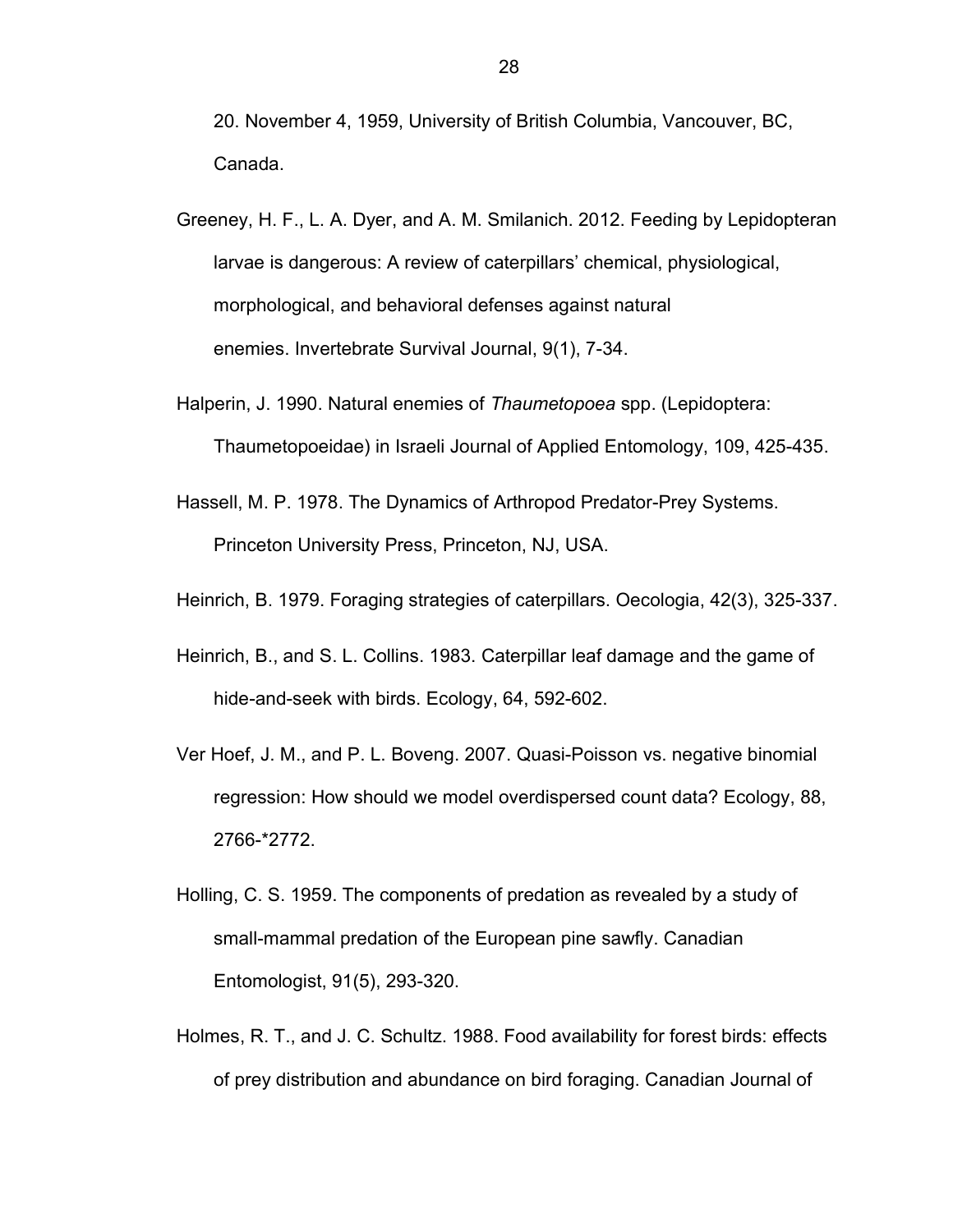Zoology, 66, 720-728.

- Holt, R. D., and T. Kimbrell. 2007. Foraging and population dynamics. Chapter 11, pages 365-396 in D. W. Stephens, J. S. Brown, and R. C. Ydenberg, editors. Foraging: Behavior and Ecology, University of Chicago Press, Chicago, IL, USA.
- Hughes, J. M. 2020. Black-billed Cuckoo (Coccyzus erythropthalmus), version 1.0. in P. G. Rodewald, editor. Birds of the World. Cornell Laboratory of Ornithology, Ithaca, NY, USA.
- Johns, R. C., L. Flaherty, D. Carleton, S. Edwards, A. Morrison, and E. Owens. 2016. Population studies of tree-defoliating insects in Canada: A century in review. Canadian Entomologist, 148, S58-S81.
- Keast, A., and S. Saunders. 1991. Ecomorphology of the North American Rubycrowned (Regulus calendula) and Golden-crowned (R. satrapa) Kinglets. The Auk, 108(4), 880-888.
- Koenig, W.D., E. L. Walters, and A. M. Liebhold. 2011. Effects of gypsy moth outbreaks on North American woodpeckers. The Condor, 11, 352-361.
- Kruschke, J. K. 2015. Doing Bayesian Data Analysis. A Tutorial with R, JAGS, and Stan. Academic Press, Cambridge, MA, USA.
- Kulman, H. M. 1971. Effects of insect defoliation on growth and mortality of trees. Annual Reviews of Entomology, 16, 289-324.
- Link, W. A., and J. R. Sauer. 2016. Bayesian cross-validation for model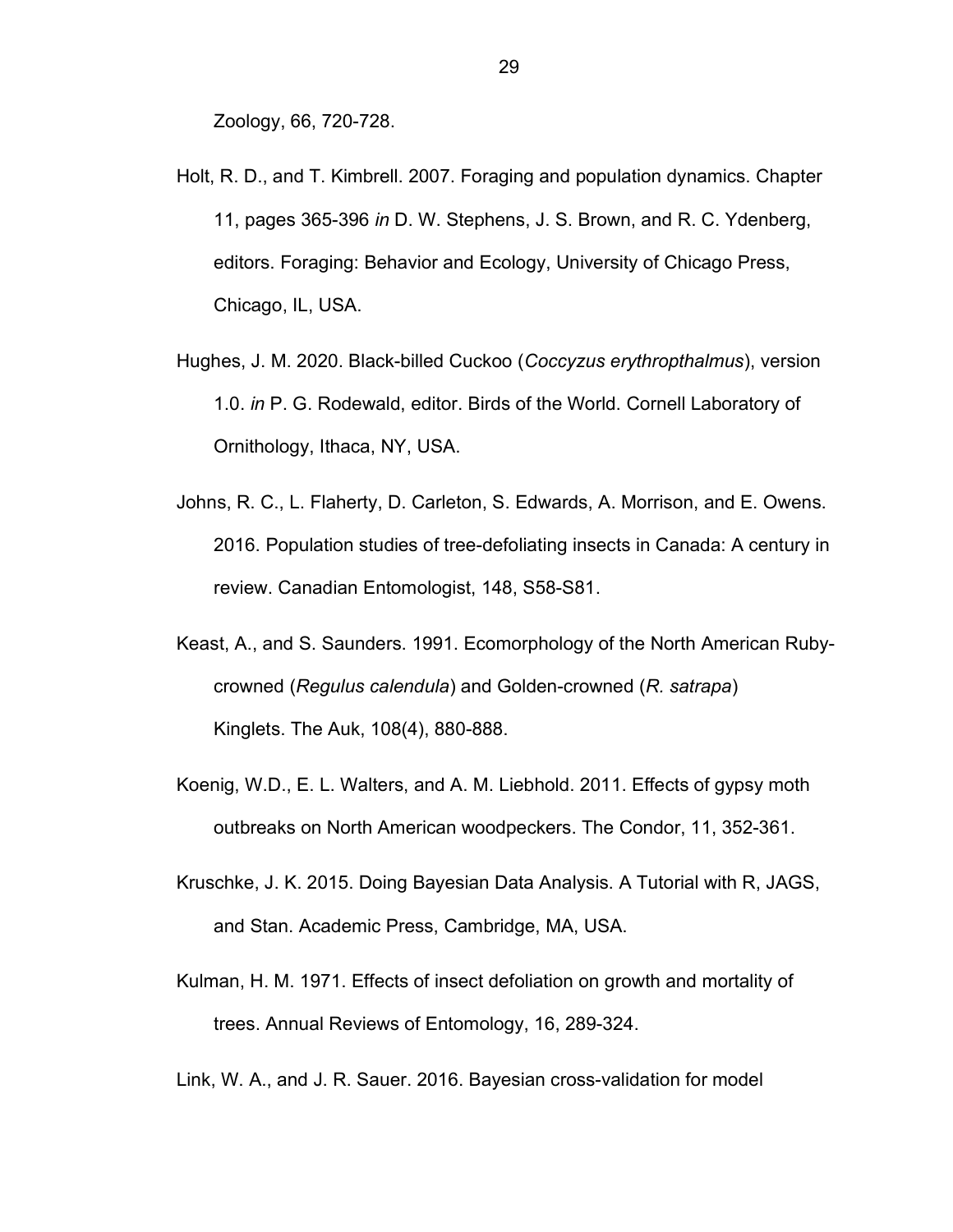evaluation and selection, with application to the North American Breeding Bird Survey. Ecology, 97, 1746-1758.

- Lowther, P. E., C. Celada, N. K. Klein, C. C. Rimmer, and D. A. Spector. 2020. Yellow Warbler (Setophaga petechia), Version 1.0. in F. Poole, and F. B. Gill, editors. Birds of the World. Cornell Laboratory of Ornithology, Ithaca, NY, USA.
- Lunn, D., Spiegelhalter, D., Thomas, A., and N. Best. 2009. The BUGS project: Evolution, critique and future directions. Statistics in Medicine, 28(25), 3049-3067.
- McAtee, W. L. 1917. The shedding of the stomach lining by birds, particularly as exemplified by the Anatidae. The Auk, 34(4), 415-421.
- McAtee, W.L. 1926. The relation of birds to woodlots in New York State. Roosevelt Wildlife Bulletin, 4, 1-152.
- Man, R., and J. A. Rice. 2010. Response of aspen stands to forest tent caterpillar defoliation and subsequent overstory mortality in northeastern Ontario, Canada. Forest Ecology and Management, 260,1853-1860.
- Meise, W., and H. Schifter. 1972. The cuckoos and their relatives. Pages 625- 652 in B. Grzimek, editor. Grzimek's Animal Life Encyclopedia, vol. 8. Van Nostrand Reinhold, New York, NY, USA.
- Morris, R. F., W. F. Cheshire, C. A. Miller, and D. G. Mott. 1958. The numerical response of avian and mammalian predators during a gradation of the spruce budworm. Ecology, 39, 487-494.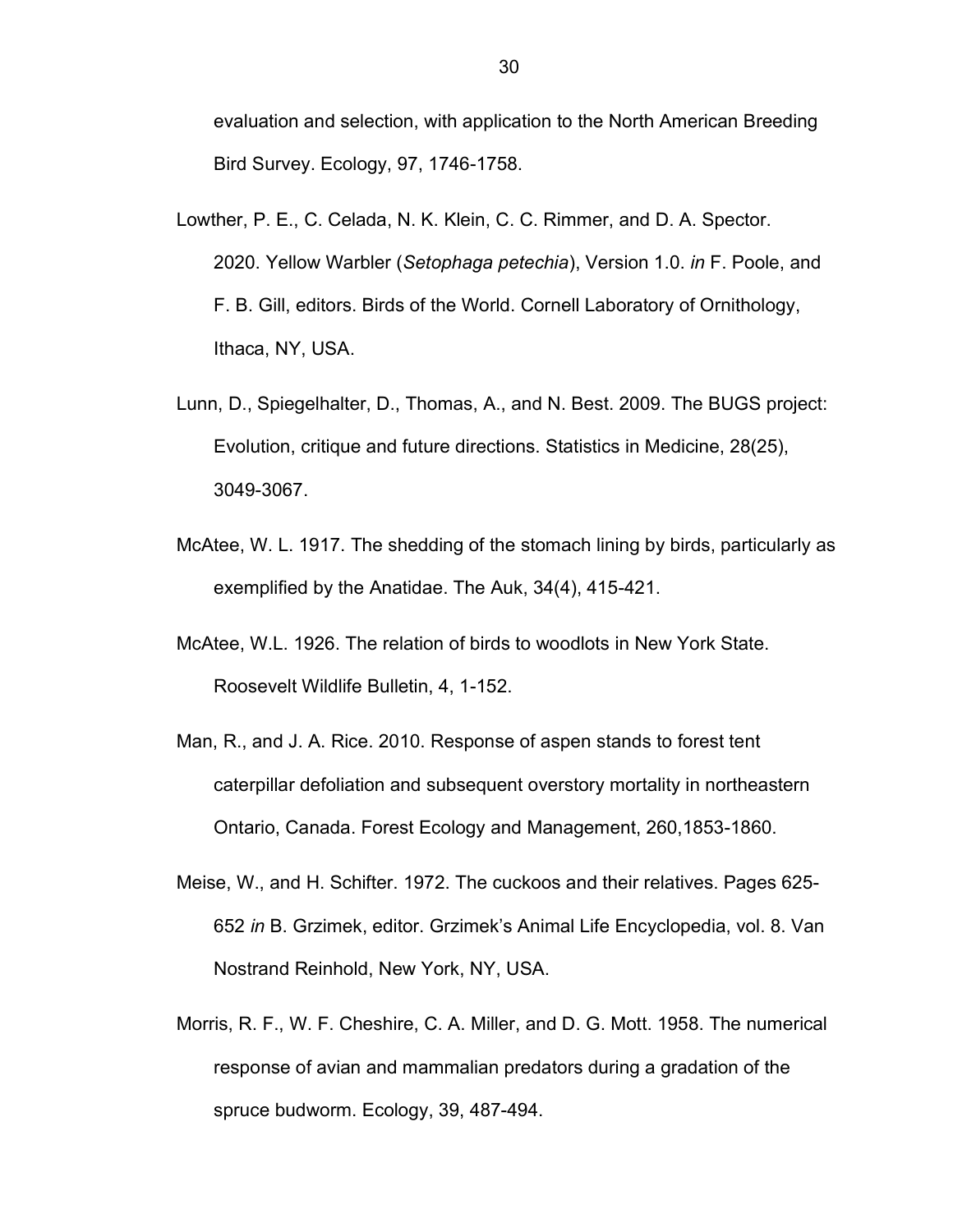- Morse, D. H. 1971. The insectivorous bird as an adaptive strategy. Annual Review of Ecology and Systematics, 2, 177-200.
- Morse, D. H. 1978. Populations of bay-breasted and Cape May warblers during an outbreak of the spruce budworm. Wilson Bulletin, 90, 404-413.
- Nyffeler, M., Şekercioğlu, Ç. H., and C. J. Whelan. 2018. Insectivorous birds consume an estimated 400–500 million tons of prey annually. Science of Nature, 105(7-8), 47.
- Parry, D., J. R. Spence, and W. J. A. Volney. 1997. Responses of natural enemies to experimentally increased populations of the forest tent caterpillar, Malacosoma disstria. Ecological Entomology, 22, 97-108.
- Patten, M. A., and J. C. Burger. 1998. Spruce budworm outbreaks and the incidence of vagrancy in eastern North American wood-warblers. Canadian Journal of Zoology, 76, 433-439.
- Payne, R.B. 1997. Family Cuculidae (Cuckoos). Pages 508-607 in J. del Hoyo, A. Elliott, and J. Sargatal, J., editors. Handbook of the Birds of the World: Sandgrouses to Cuckoos, vol. 4. Lynx Edicions, Barcelona, Spain.
- Pelech, S., and S. J. Hannon. 1995. Impact of tent caterpillar defoliation on the reproductive success of Black-capped Chickadees. Condor, 97(4), 1071- 1074.
- Pureswaren, D. P., L. De Grandpre, D. Pare, A. Taylor, M. Barrette, H. Morin, J. Regniere, and J. J. Kneeshaw. 2015. Climate-induced changes in host treeinsect phenology may drive ecological state-shift in boreal forests. Ecology,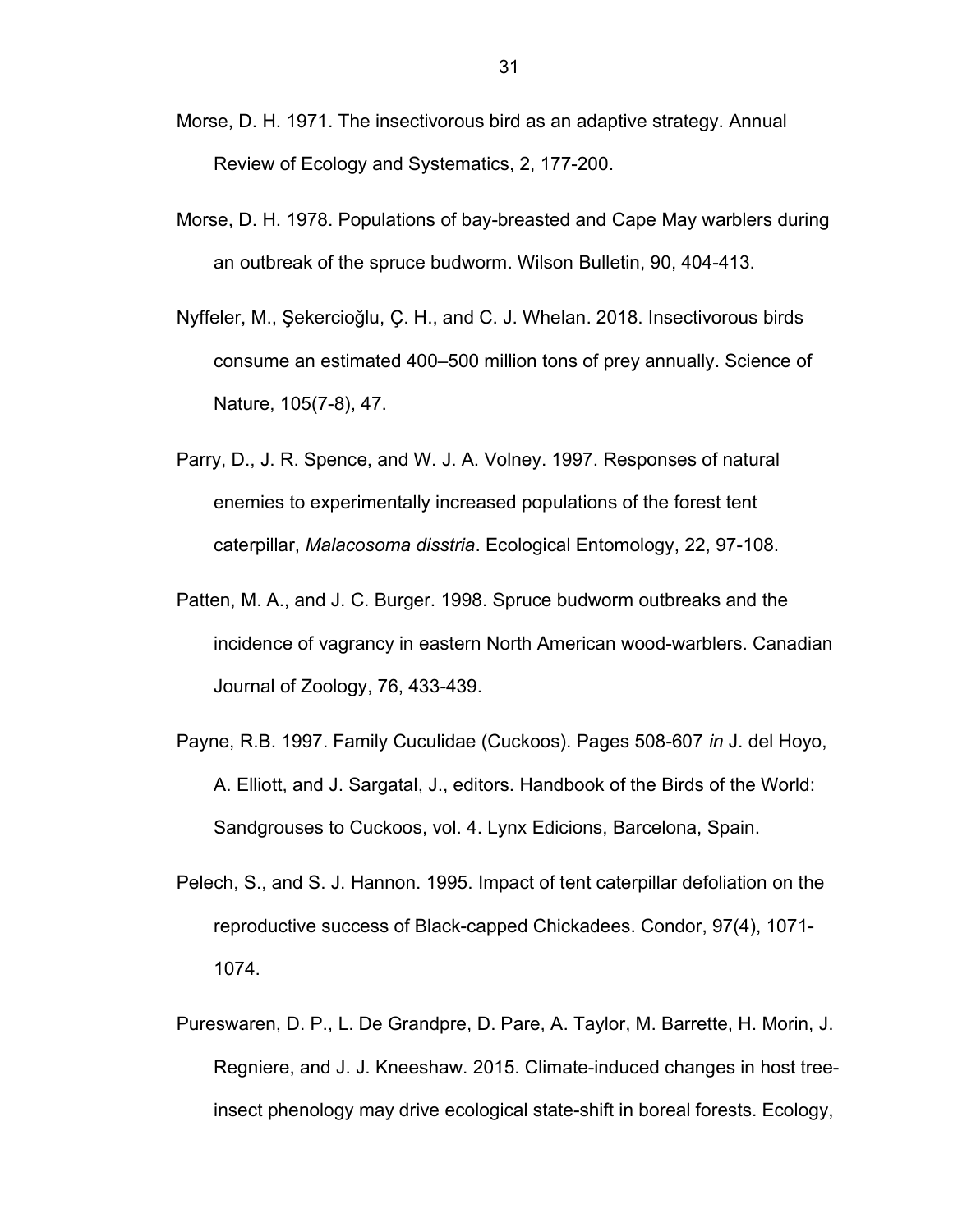96, 1480-1491.

- Ratcliffe, L., D. J. Mennill, and K. A. Schubert, K.A. 2007. Social dominance and fitness in black-capped chickadees. Pages 131-147 in K. A. Otter, editor. Ecology and Behavior of Chickadees and Titmice: An Integrated Approach. Oxford University Press, Oxford, UK.
- Robichaud, I., and M. A. Villard. 1999. Do Black-throated Green Warblers prefer conifers? Meso-and microhabitat use in a mixedwood forest. The Condor, 101(2), 262-271.
- Root, R. B. 1966. Avian response to a population outbreak of tent caterpillar Malacosoma constrictum (Stretch). Pan-Pacific Entomologist, 42(1), 48.
- Rowe, J. S. 1972. Forest regions of Canada. Canadian Forestry Service, Ottawa. 165 p.
- Ruel, J. J., and M. P. Ayres. 1999. Jensen's inequality predicts effects of environmental variation. Trends in Ecology and Evolution, 14, 361-366.
- Schowalter, T. D. 2017. Biology and management of the forest tent caterpillar (Lepidoptera: Lasiocampidae). Journal of Integrated Pest Management, 8, 24.
- Sealy, S.G. 1978. Possible influence of food on egg-laying and clutch size in the Black-billed Cuckoo. The Condor, 80(1), 103-104.
- Smith, A. C., M.-A. R. Hudson, C. Downes, and C. M. Francis. 2014. Estimating breeding bird survey trends and annual indices for Canada: How do the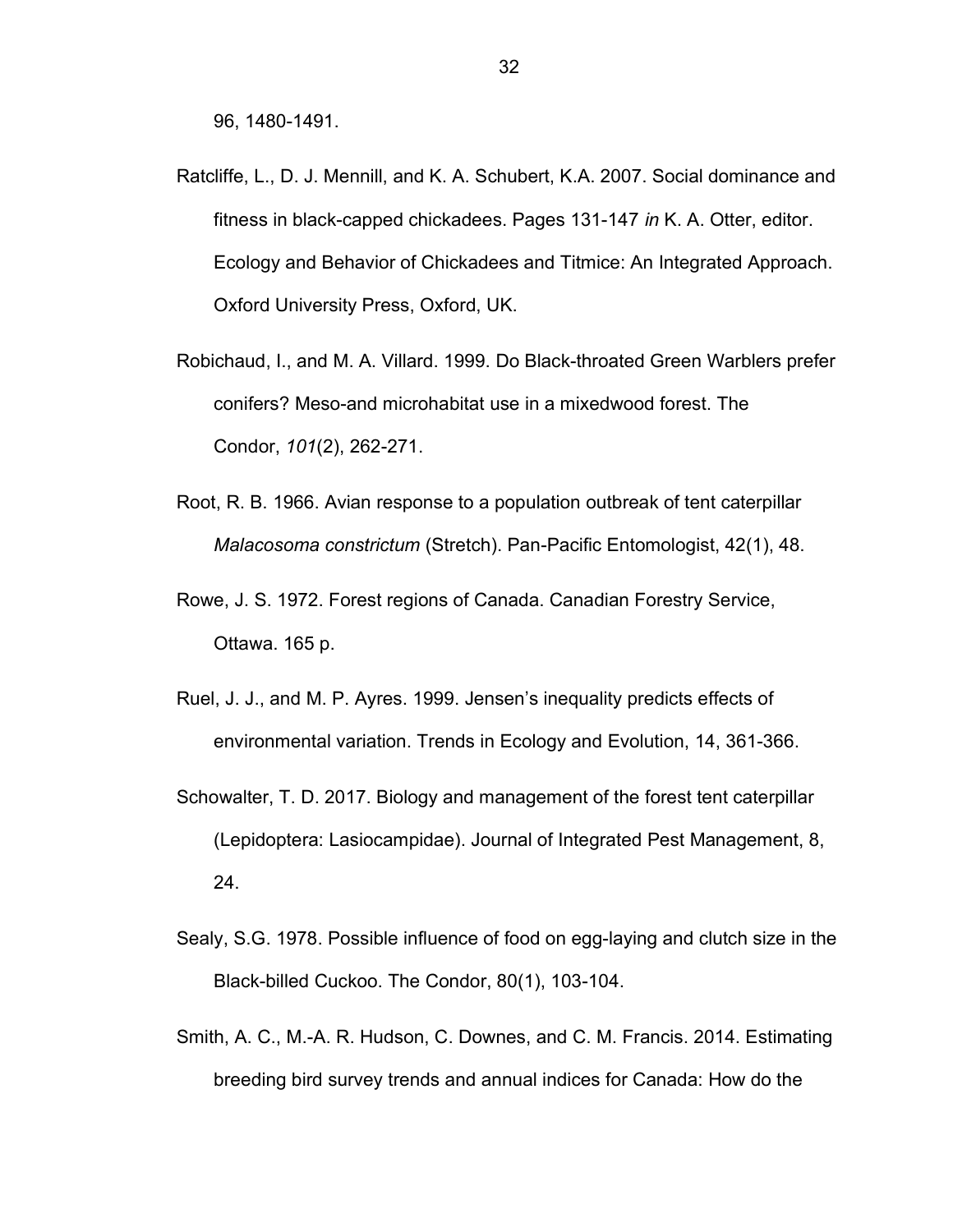new hierarchical Bayesian estimates differ from previous estimates? Canadian Field-Naturalist, 128, 119-134.

- Solomon, M. E. 1949. The natural control of animal populations. Journal of Animal Ecology, 18, 1-35.
- Stephens, D. W., and J. R. Krebs. 1986. Foraging Theory. Princeton University Press, Princeton, NJ, USA.
- Tarof, S., and J. V. Briskie. 2020. Least Flycatcher (Empidonax minimus), version 1.0. in A. F. Poole, editor. Birds of the World. Cornell Laboratory of Ornithology, Ithaca, NY, USA.
- Tarof, S. A., and L. M. Ratcliffe. 2004. Habitat characteristics and nest predation do not explain clustered breeding in least flycatchers (Empidonax minimus). Auk, 121(3), 877-893.
- Turchin, P. 2003. Complex Population Dynamics: A Theoretical/Empirical Synthesis. Princeton University Press, Princeton, NJ, USA.
- Venier, L. A., and S. B. Holmes. 2010. A review of the interaction between forest birds and eastern spruce budworm. Environmental Reviews, 18, 191-207.
- Whelan, C. J., R. T. Holmes, and H. R. Smith. 1989. Bird predation on gypsy moth (Lepidoptera: Lymantriidae) larvae: An aviary study. Environmental Entomology, 18, 43-45.
- Witter, J. A., and H. M. Kulman. 1972. A review of the parasites and predators of tent caterpillars (Malacosoma spp.) in North America. Newsletter of the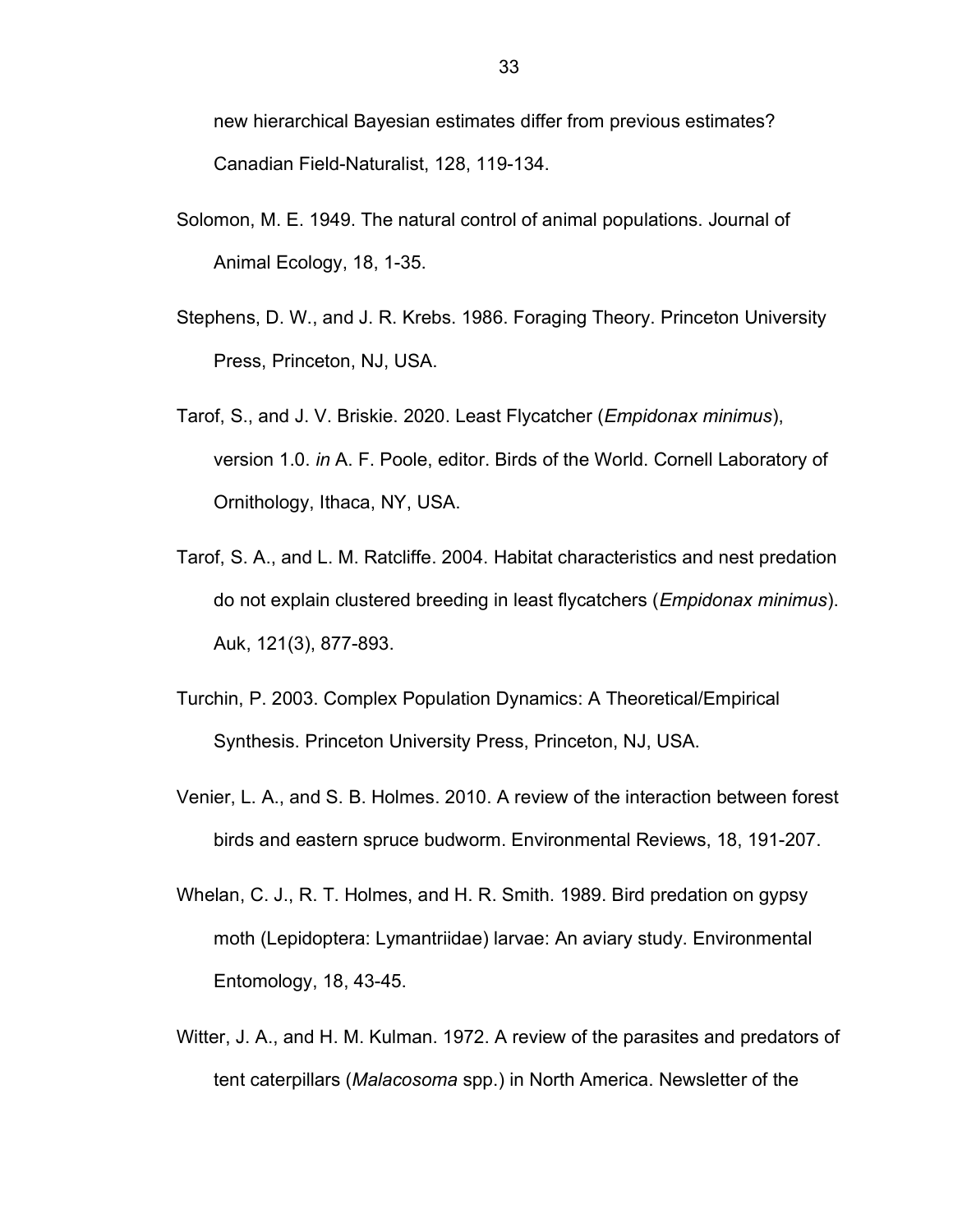Agricultural Experiment Station, University of Minnesota, 289, 1-48.

Zach, R., and J. B. Falls. 1975. Response of the ovenbird (Aves: Parulidae) to an outbreak of the spruce budworm. Canadian Journal of Zoology, 53, 1669-1672.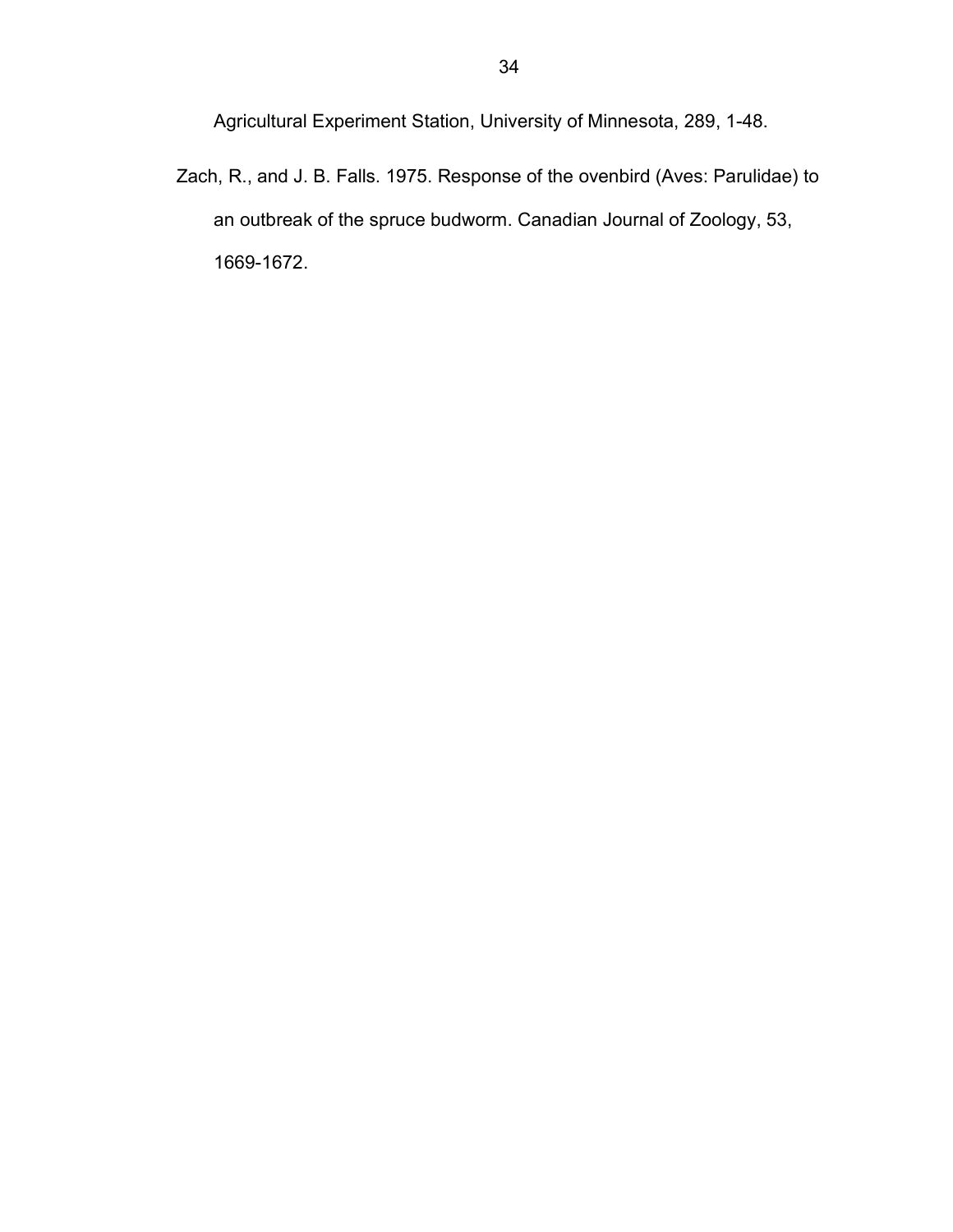#### APPENDICES



Appendix 1. Time series of mean annual counts of the black-billed cuckoo (solid grey line) and mean annual defoliation by the forest tent caterpillar (black dashed line) in the Boreal and Hardwood Transition regions.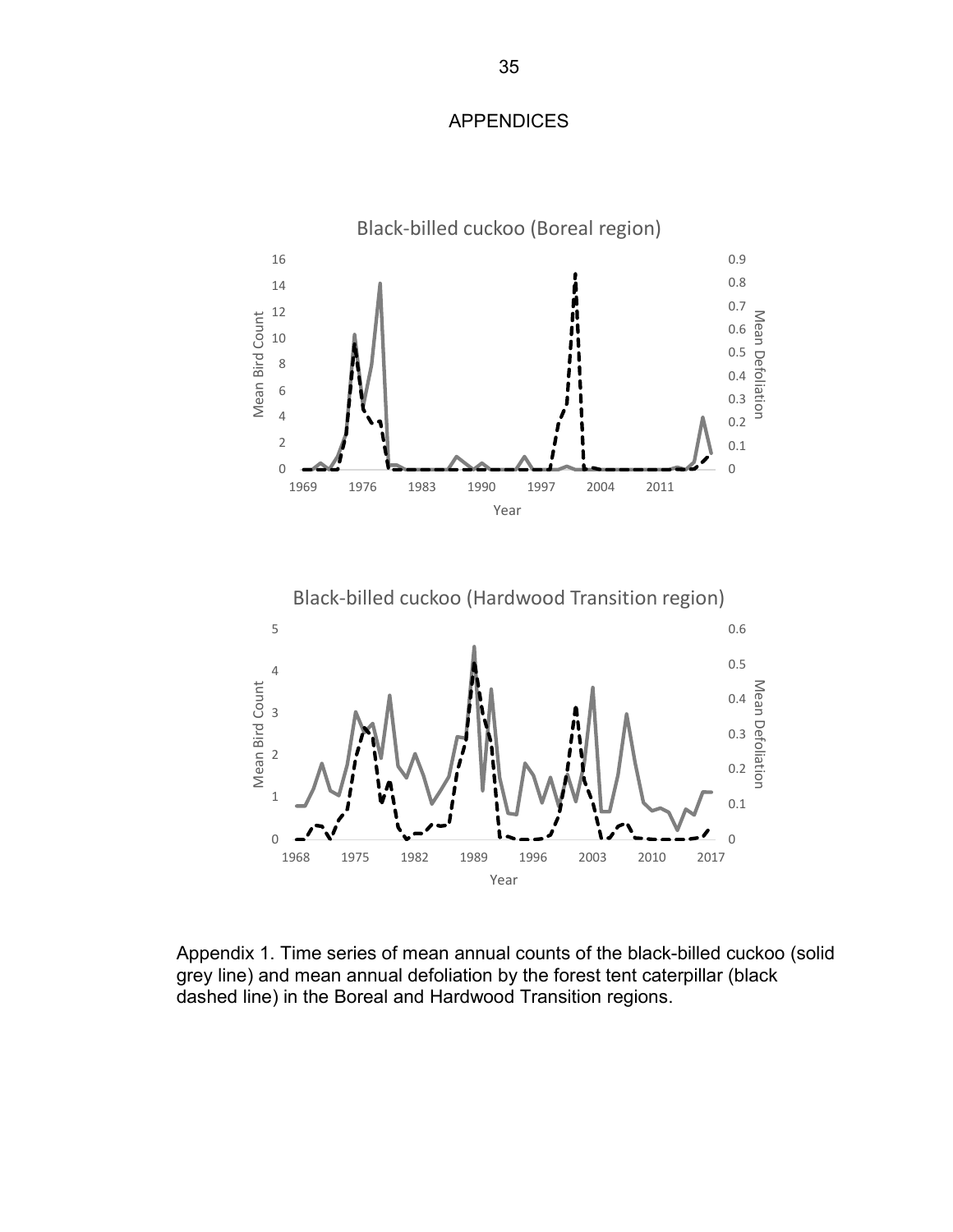



Appendix 2. Time series of mean annual counts of the least flycatcher (solid grey line) and mean annual defoliation by the forest tent caterpillar (black dashed line) in the Boreal and Hardwood Transition regions.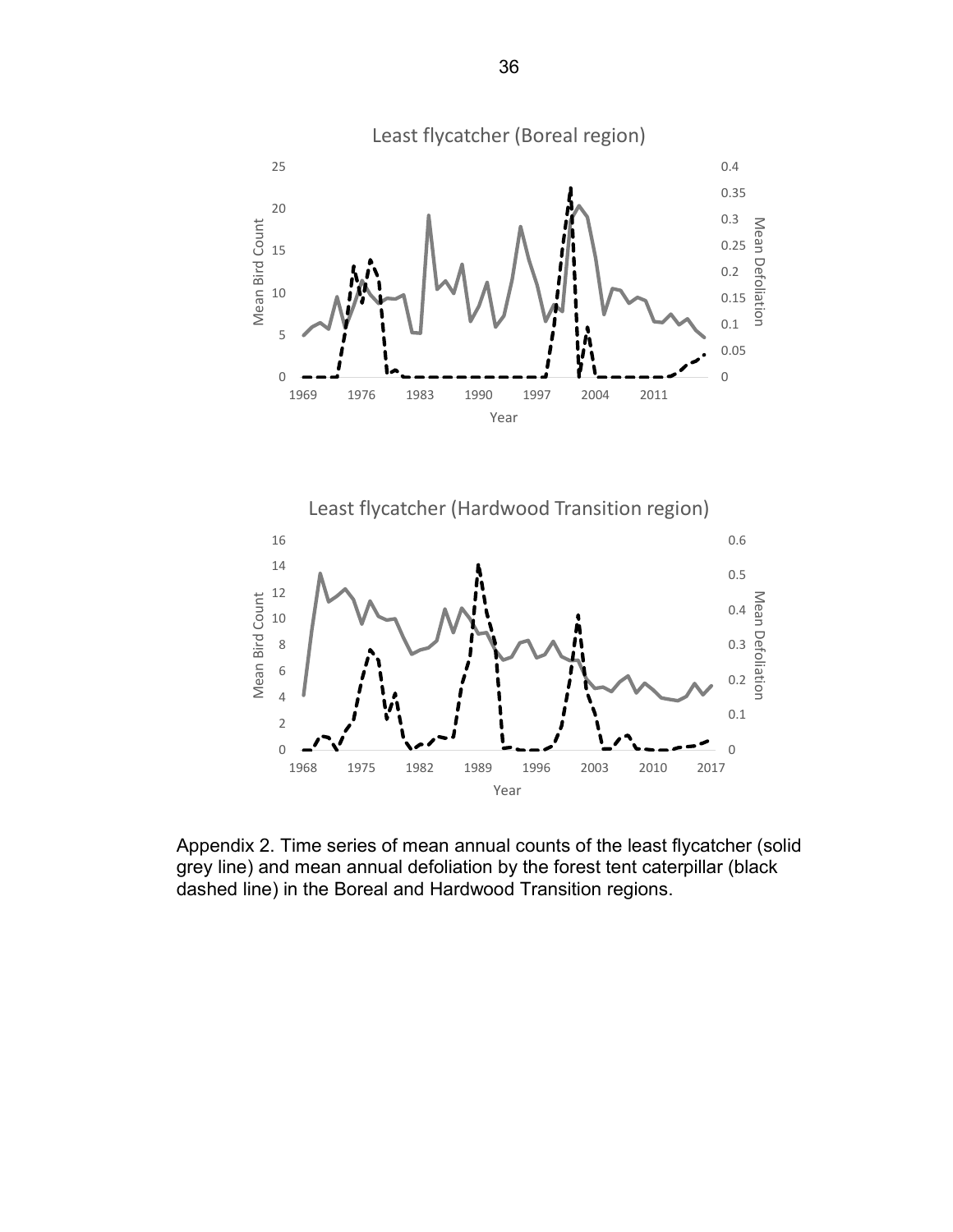

Appendix 3. Time series of mean annual counts of the yellow warbler (solid grey line) and mean annual defoliation by the forest tent caterpillar (black dashed line) in the Boreal and Hardwood Transition regions.